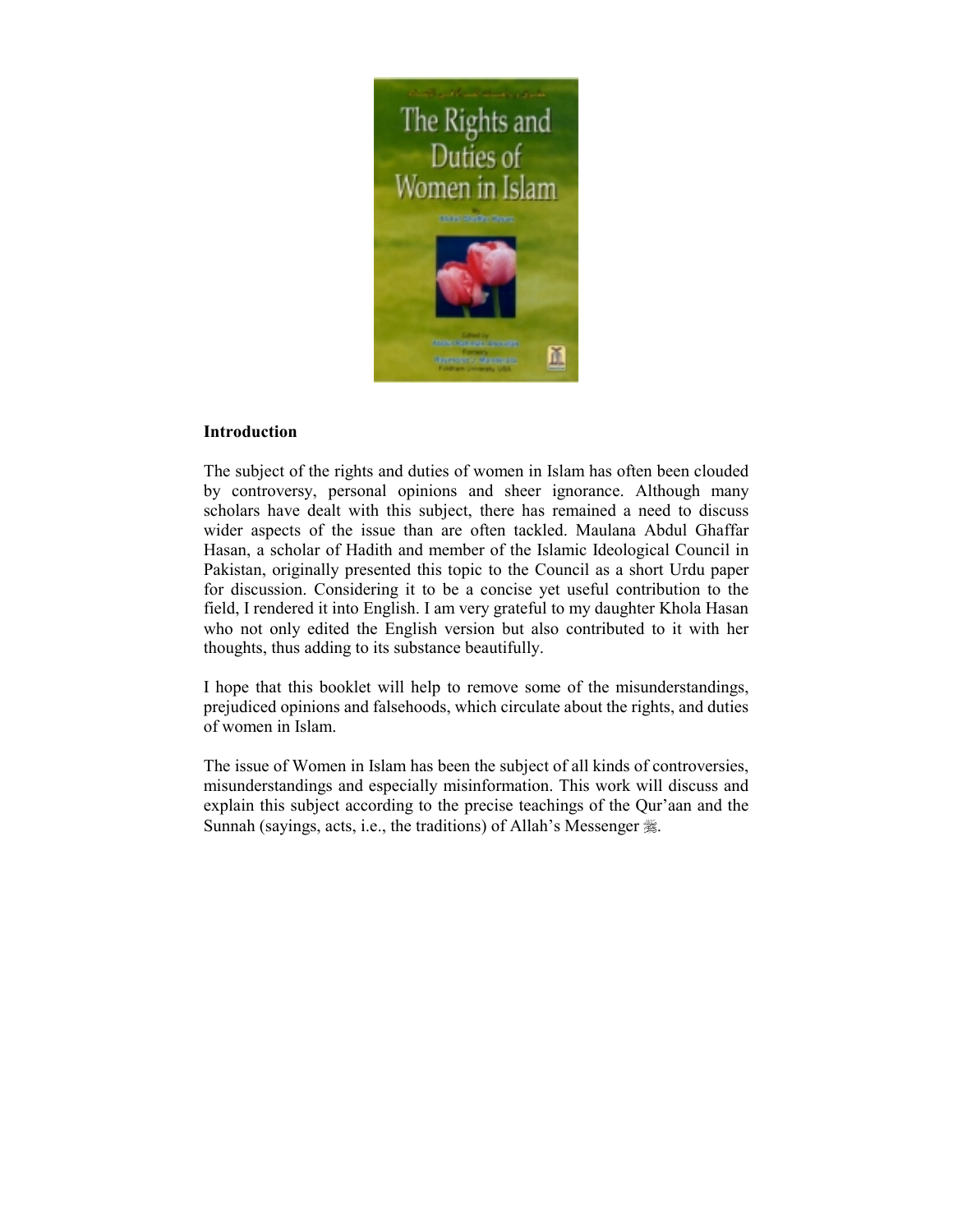To begin with, the most important aspect of the entire issue is the spiritual aspect. The Muslim accepts that the main purpose behind the creation of jinn and mankind was that they should worship Allah, struggle against the forces of Satan and live their life according to Allah's Commandments in order to achieve eternal bliss in Paradise.

Dr. Suhaib Hasan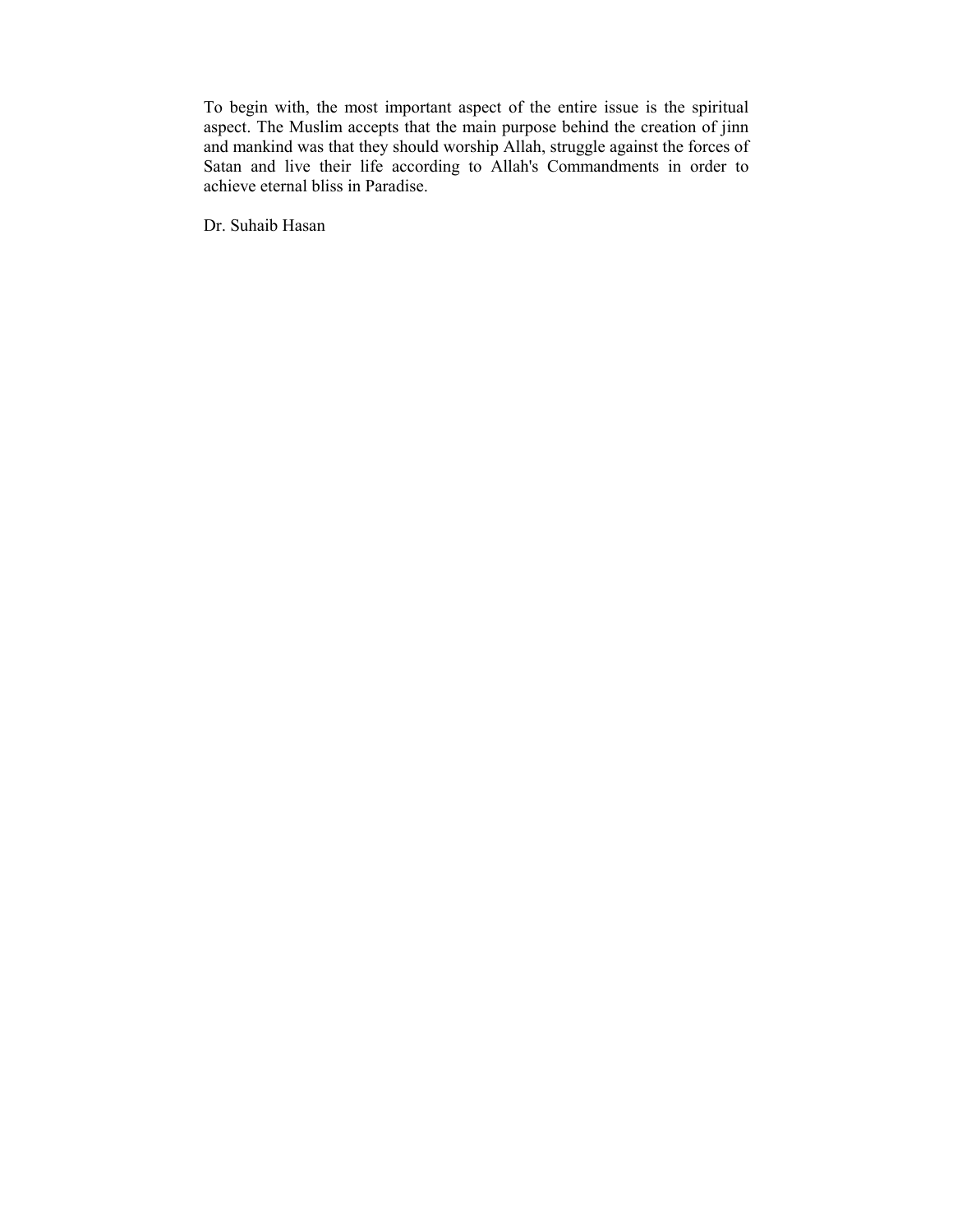### **Chapter 1**

#### **The Purpose of Creation of Men and Women**

The Muslim accepts that the main purpose behind the creation of jinn and mankind was that they should worship Allah, struggle against the forces of Satan and live their life according to Allah' s Commandments in order to achieve eternal bliss in Paradise.

**"And I (Allah) created not the jinn and men except they should worship Me (Alone)."** (V. 51:56)

Also Allah said: **"Nay! But worship Allah, and be among the grateful."** (V. 39:66)

At another place He said:

**"Say (O Muhammad** !**): 'Verily, I am commanded to worship Allah by obeying Him and doing religious deeds sincerely for His sake only."** (V. 39: 11)

# **Equality of Men and Women as regards Religious Obligations and Retribution**

In this spiritual regard, Islam makes no distinction between men and women. Both have a soul, both were created for the same purpose in life, both have a duty to fulfill their religious obligations, both will be judged by the All-Mighty, and both will be rewarded or punished according to their individual actions. Whenever the Qur'aan mentions those fortunate beings who will enter the Gardens of Bliss because of their piety and good deeds, it mentions men and women together.

**"And whoever does righteous good deeds, male or female, and is a (true) believer (Muslim)], such will enter Paradise and not the least injustice, even to the size of a Naqira (speck on the back of a date stone), will be done to them."** (V. 4:124)

**"Whoever works righteousness whether male female while he (or she) is a true believer (of Islamic Monotheism) verily, to him We will give a good life (in this world with respect, contentment and lawful provision), and We**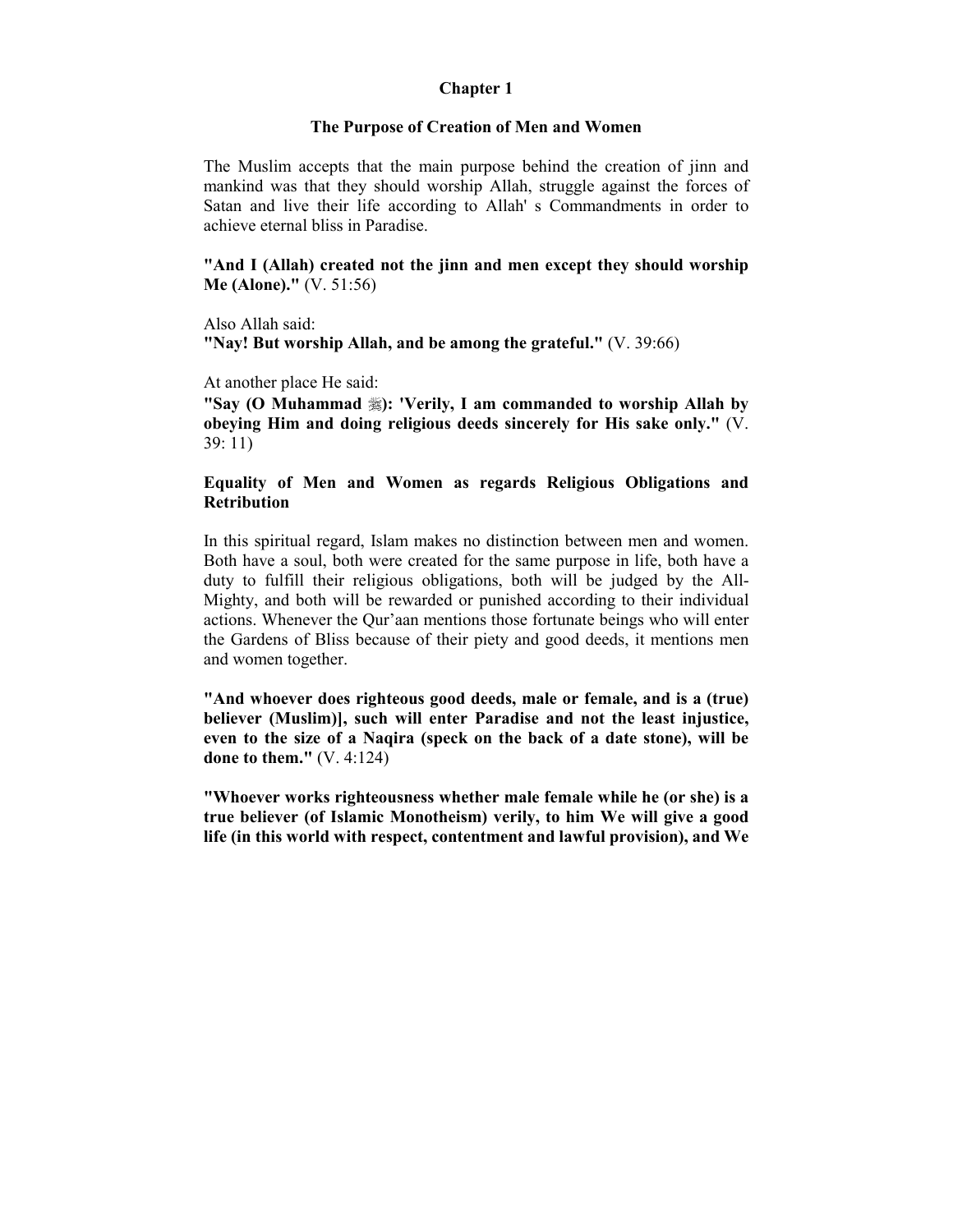**shall pay them certainly a reward in proportion to the best of what they used to do (i.e., Paradise in the Hereafter)."** (V.16: 97)

**"The believers, men and women, are Auliyā '** (helpers, supporters, friends, protectors) **of one another; they enjoin** (on the people) **Al-Ma'rüf** (i.e., Islamic Monotheism and all that Islam orders one to do**), and forbid** (people) **from Al-Munkar** (i.e., polytheism and disbelief of all kinds, and all that Islam has forbidden); **they offer their prayers perfectly (Iqįmat-as-Salat), and give the Zakat, and obey Allah and His Messenger. Allah will have His Mercy on them. Surely, Allah is All-Mighty, All-Wise."** (V.9: 71)

**"Verily, the Muslims** (those who submit to Allah in Islam) **men and women, the believers men and women** (who believe in Islamic Monotheism), **the men and the women who are obedient** (to Allah**), the men and women who are truthful** (in their speech and deeds**), the men and the women who are patient** (in performing all the duties which Allah has ordered and in abstaining from all that Allah has forbidden**), the men and the women who are humble** (before their Lord Allah), **the men and the women who give Sadaqāt** (i.e., Zakat and alms), **the men and the women who observe Saum (fast) (the obligatory fasting during the month of Ramadān, and the optional Nawafil** fasting), **the men and the women who guard their chastity** (from illegal sexual acts) **and the men and the women who remember Allah much with their hearts and tongues** (while sitting, standing, lying, etc.); **Allah has prepared for them forgiveness and a great reward** (i.e., Paradise)." (V. 33:35)

There can thus be no doubt that in the Hereafter, men and women will both be judged, each individual bearing the burden of its own acts, each soul will be punished for its transgressions and each will be rewarded for its obedience to Allah.

### **Biologically Men and Women are two different sexes but complementary to each other:**

One may well ask that if there is such a complete and comprehensive spiritual equality between the two sexes, why is this identical treatment not found in other rights, duties and privileges. Muslims and especially non-Muslims question why men go out to work while women are encouraged to stay at home, why women have to wear the Hijāb (veil), why a brother receives a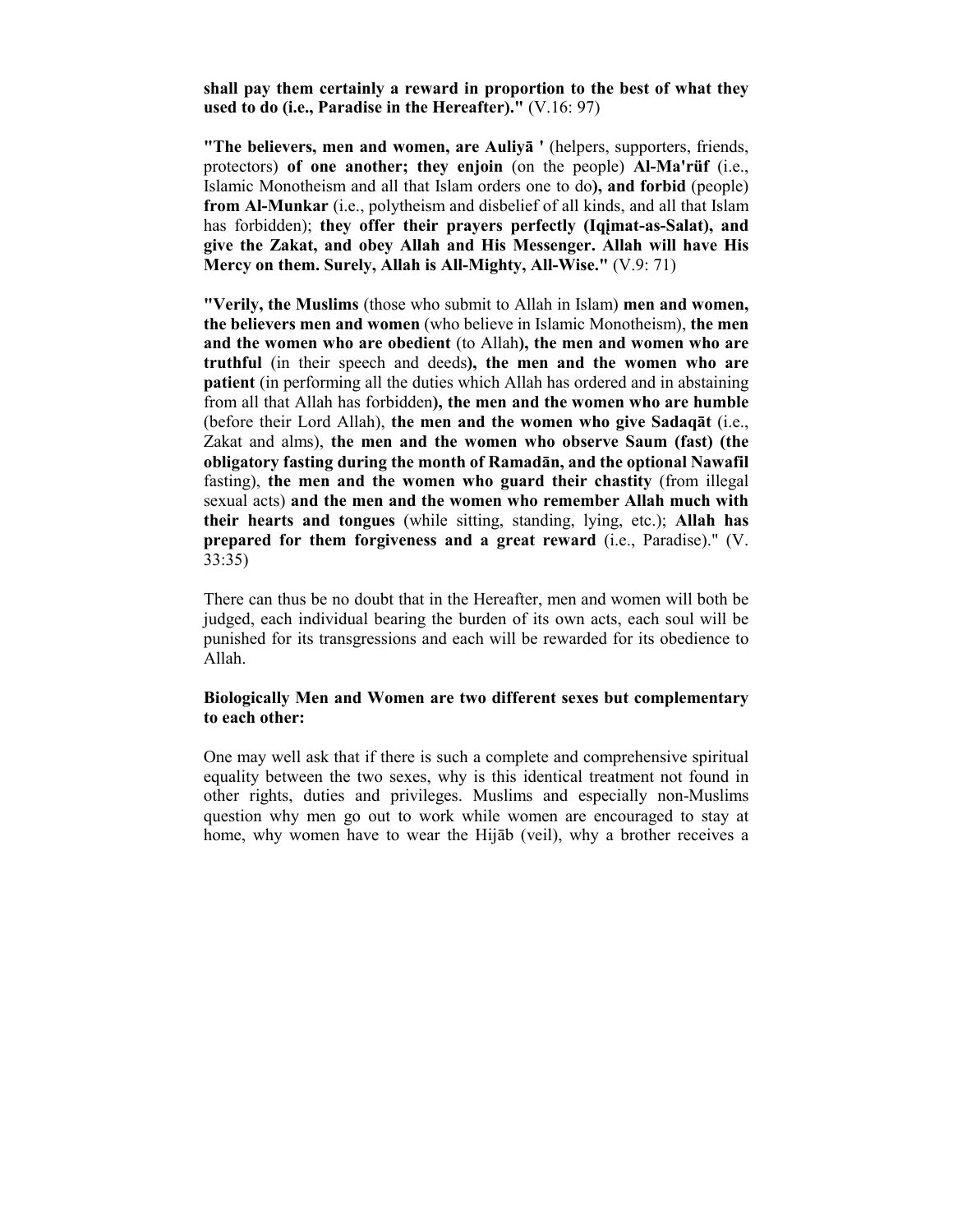larger share of inheritance than his sister, why a man can be a ruler but a woman can not, etc., and they then conclude that Islam treats women as inferior beings. Laws can never be discussed without being explained first, so we must first consider the fundamental Islamic ethos that men and women are two different yet complementary sexes. It is an established medical fact that men and women have different biological compositions and temperaments. Allah the All-Mighty created and knows this biological difference better than we do, and has thus assigned to men and women the roles that each excels in due to its nature. Neither gender is inferior or superior to the other; instead they complement each other like the two halves of a whole. In everyday life we see that society consists of many different kinds of people, all of whom play their particular roles to keep society intact. The farmer and the doctor make different contributions to the society, but both are equally important. Each excels in his own field, and each provides a service for the other. Similarly, men and women are different sexes and play vital roles in their own areas of excellence.

#### **Worth of Women in Islam:**

The Prophet's narrations speak of women with praise and respect. He  $\&$  once said:

**"The world and all things in it are precious, and the most precious thing in the world is a virtuous woman."** (Ahmad and Muslim)

#### He  $\#$  also said:

**"Shall I not inform you about the best treasure a man can have? It is a virtuous woman who pleases him when he looks at her, who obeys him when he commands her, and who guards herself when he is absent from her."** 

The Prophet  $\frac{1}{28}$  said: **"Made beloved to me from your world are women and perfume, and the coolness of my eyes is in prayer."** (Ahmad and An-Nasa 'i)

#### **The Honour of Mother in Islam:**

In a famous incident, a man came to the Prophet  $\frac{1}{26}$  and asked: "O Messenger of Allah, who is the person who has the greatest right on me

with regards to kindness and attention?" He replied: **"Your mother."** "Then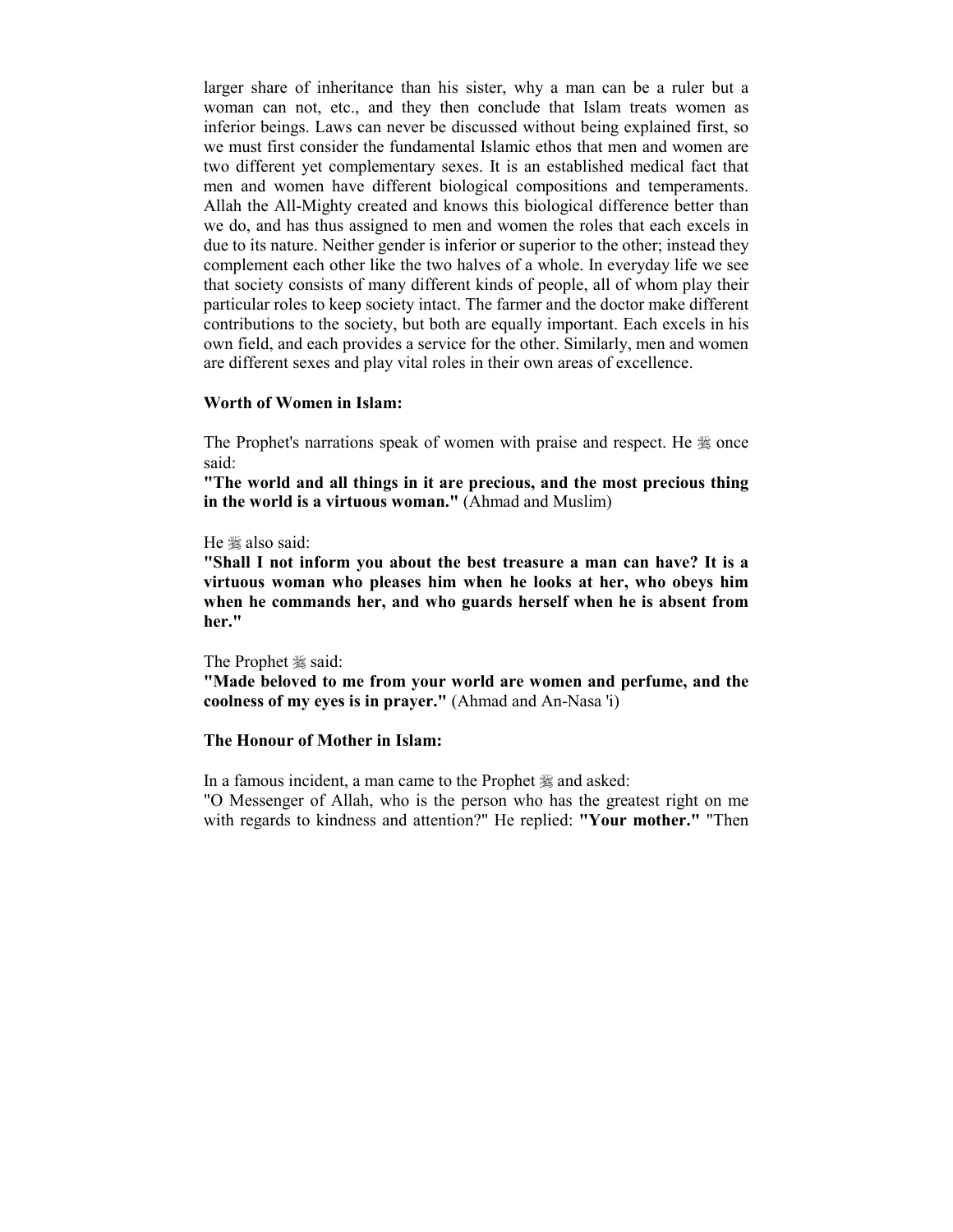Who?" He replied: **"Your mother."** "Then who?" He replied: **Your mother."** "Then who?" He replied: **"Your father."** (Ahmad and Abu Dawud)

The Qur'an also discusses the immense honor and respect due to both parents, and especially to mother:

**"And We have enjoined on man (to be dutiful and good) to his parents. His mother bore him in weakness and hardship upon weakness and hardship, and his weaning is in two years give thanks to Me and to your parents, unto Me is the final destination."** (V. 31:14)

### **The Reward of upbringing Girls:**

In the days when it was a custom to cherish the birth of male children and to bury the female children alive because of shame and poverty, the Prophet  $\frac{1}{26}$ has said:

**"Whoever looks after two girls till they reach maturity, he and I will enter Paradise together like these two (fingers)."** (Muslim and A t- Tirm idh 1)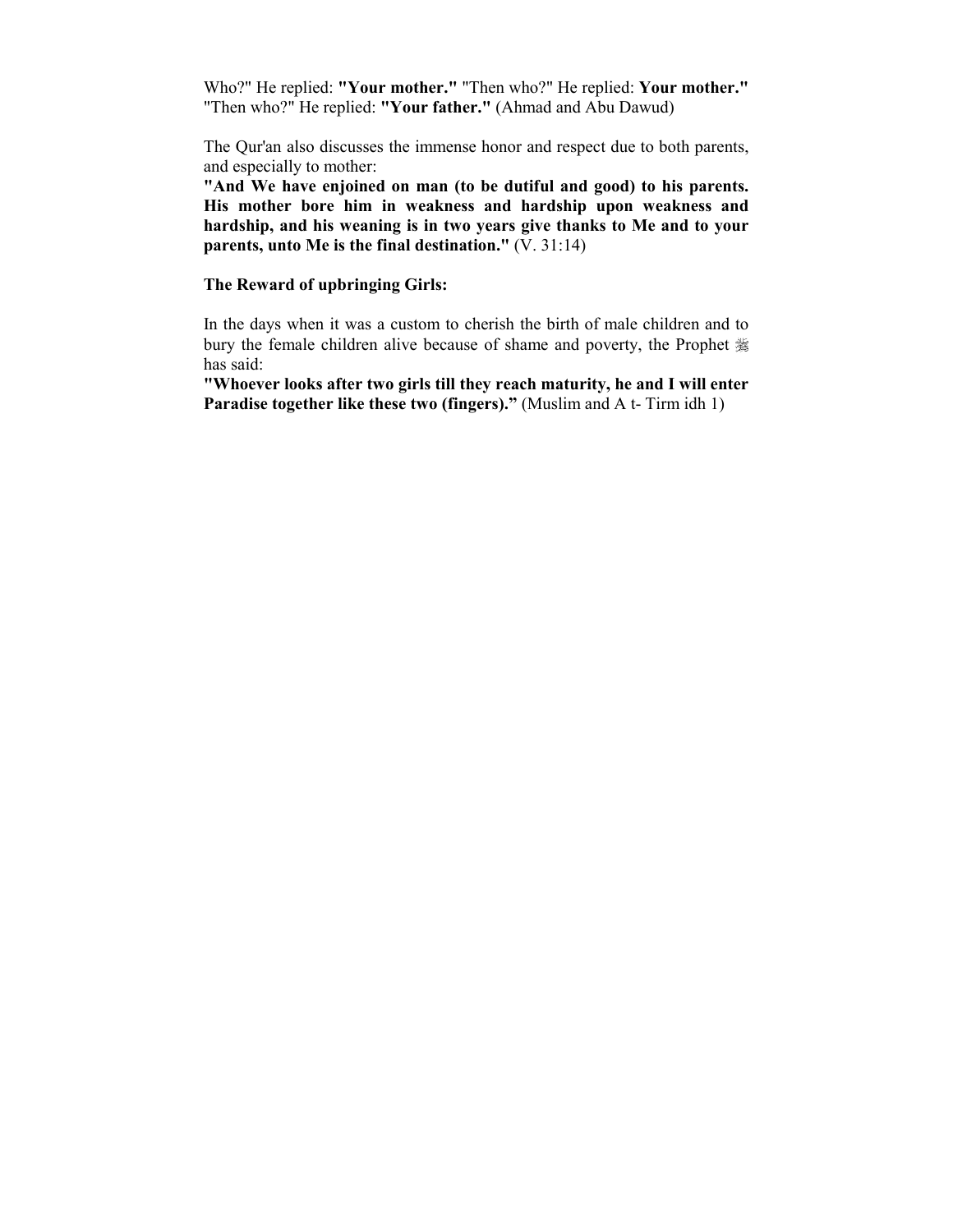### **Chapter 2**

### **The Home**

While men are the physically stronger sex, the woman's biological make-up has made her excel as the homemaker. She alone can be impregnated, carry and deliver the child, and then suckle the baby. Her gentle, caring and selfsacrificing temperament is best suited to bringing up children and looking after the home. To say that she should also earn a living is an unacceptable injustice and implies that everything she does for her home and children is worthless and needs to be supplemented by an outside cover. A woman already has to play in society a great and noble role as mother of a new generation, a role for which no man can claim the honors. It is because of her supreme role as mother that she is entitled to three times the devotion given to the father from the children.

The roles of men and women in the Qur'aan are dealt as:

**"Men are the protectors and maintainers of women, because Allah has made the one of them to excel the other, and because they spend from their means. Therefore, the righteous women are devoutly obedient, and guard in the husband's absence what Allah orders them to guard."** (V. 4:34)

This Divine injunction describes the man as Qawwam (maintainer) and the woman as Qanitah (obedient) and Hafizatun lil-Ghaib (preserver of the secret). The Verse gives two reasons as to why men are described as maintainers. Firstly, because

"Allah has made the one of them to excel the other," which means that He has excelled men to be physically stronger and more inclined to have a career outside the home. The history of mankind has always shown that men, from the most primitive to the most technologically minded, have assumed the role of providing food, maintaining law and order in the community, waging war against enemies, and going on expeditions in search of new lands, adventure, food and even hidden treasure. The women have primarily stayed at home to provide a stable environment for the children.

The second reason is that "they spend from their means." It is the man's duty to provide financially for his family, and it is also the man who is required to give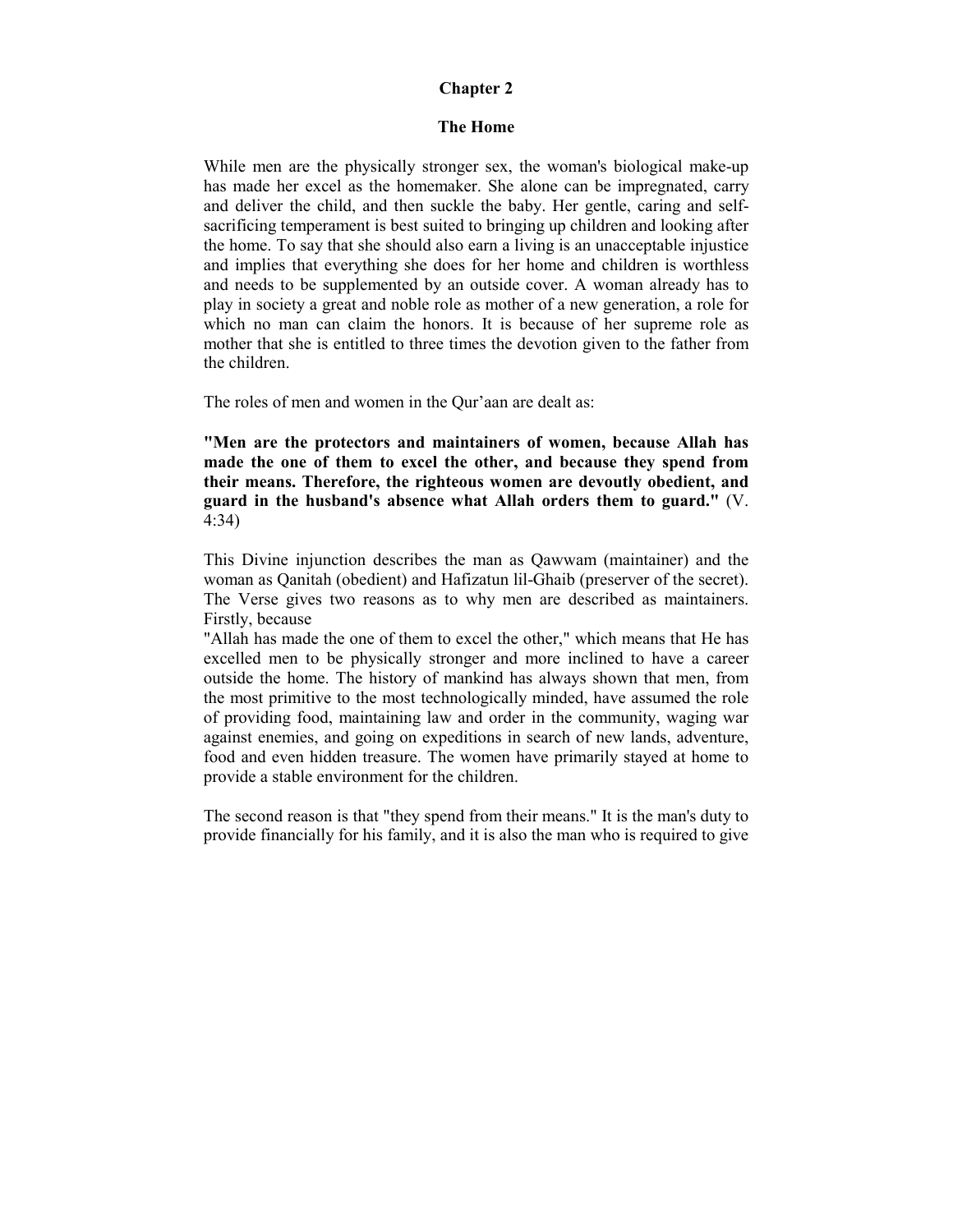a dower to his wife at the time of their marriage. In the castle of his home, the husband is the ruler and the wife is his pillar of support. As in any establishment, there can only be one ruler; a car with two drivers, a country with two kings or an army with two generals would all be in utter chaos and disarray. The husband has thus been put in charge of his home, but this is a responsibility and not a privilege.

### **Both Sexes have Rights over each other:**

The different roles of the sexes means that never is one sex burdened with all the duties while the other enjoys all the privileges. Instead they both have individual duties and privileges. The Qur'aan says in this regard:

**"And they (women) have rights similar over them to what is reasonable, but men have a degree over them. And Allah is All-Mighty, All-Wise."** (V. 2:228)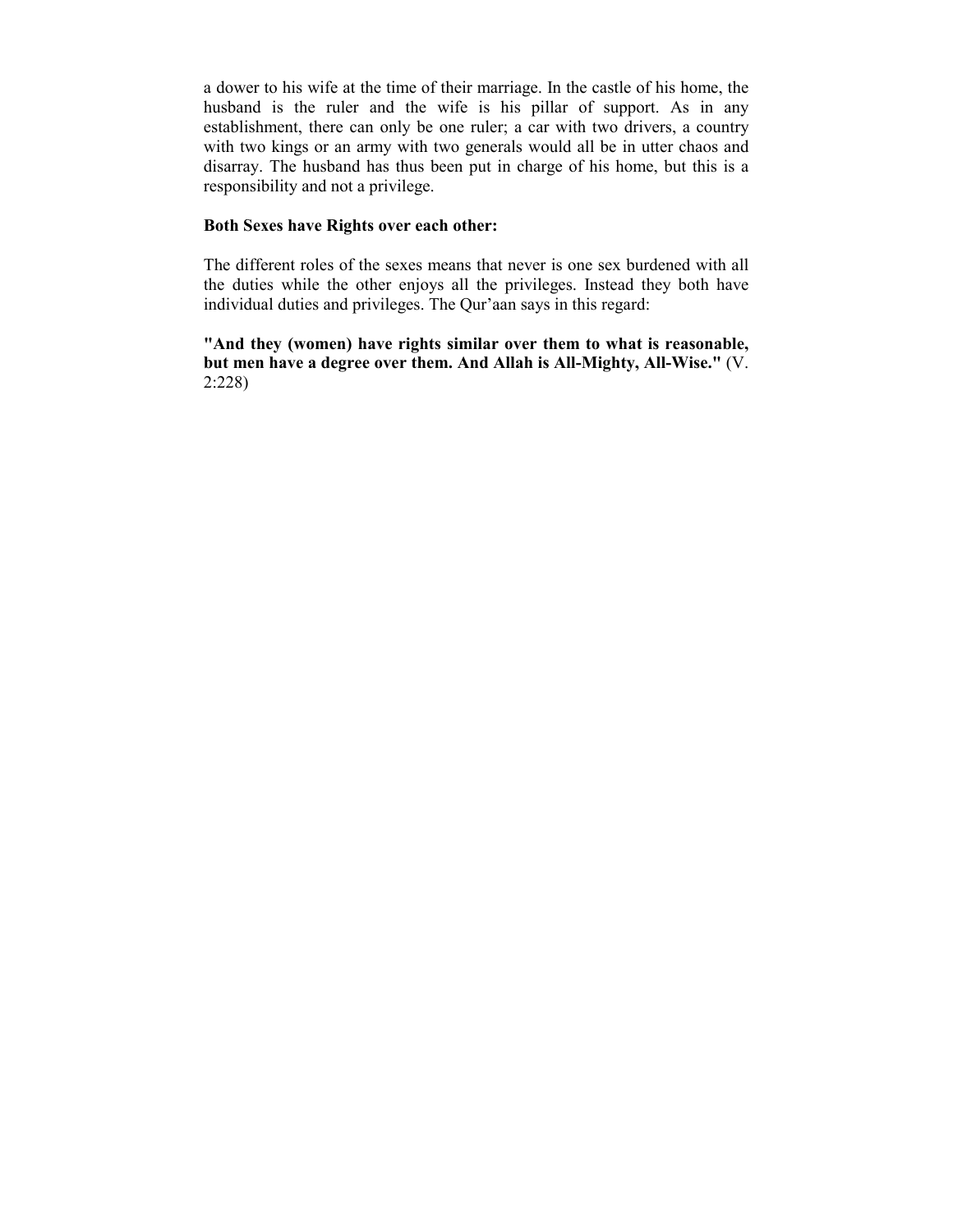# **Chapter 3**

# **Issues in which Men and Women are treated alike or Women are treated favorably**

This chapter discusses issues, which carry little or no controversy.

### **1. Education**

The Messenger of Allah  $\frac{1}{20}$  once said: "Acquiring knowledge is compulsory for every Muslim. (At-Tabarani)

This narration applies equally to men and women. "Knowledge" in this context refers primarily to knowledge of the Qur'aan and the Sunnah as no Muslim should be ignorant of his or her Faith, but it also covers other areas of general education, which can contribute to the welfare of civilization. It is precisely the ignorance about their religion among Muslims that has led to men oppressing women because they believe it is permitted, women not demanding their Godgiven rights because they are ignorant of them, and children growing up to perpetuate their parents' follies. Throughout Islamic history, men and women both earned respect as scholars and teachers of the Faith. The books of Rijal (Reporters of Hadith) contain the names of many prominent women, beginning with 'Aishah and Hafsah.

# **2. Worship**

It has already been discussed in detail that both men and women are the slaves of Allah and have a duty to worship and obey Him. Men and women have to pray, fast, give charity, go on pilgrimage, refrain from adultery, avoid the prohibited, enjoin the good and forbid the evil, and so on. Because of women's roles as mothers, a role which does not end at a specific time but is a roundthe-clock career, they have been exempted from attending the Mosque for the five daily prayers or for Jumu 'ah (Friday) prayer. Nevertheless, if they wish to attend the Mosque, no one has the right to stop them.

# **3. Charitable Acts**

Men and women are both encouraged to give charity, and there is nothing to stop a woman giving charity from her husband's income.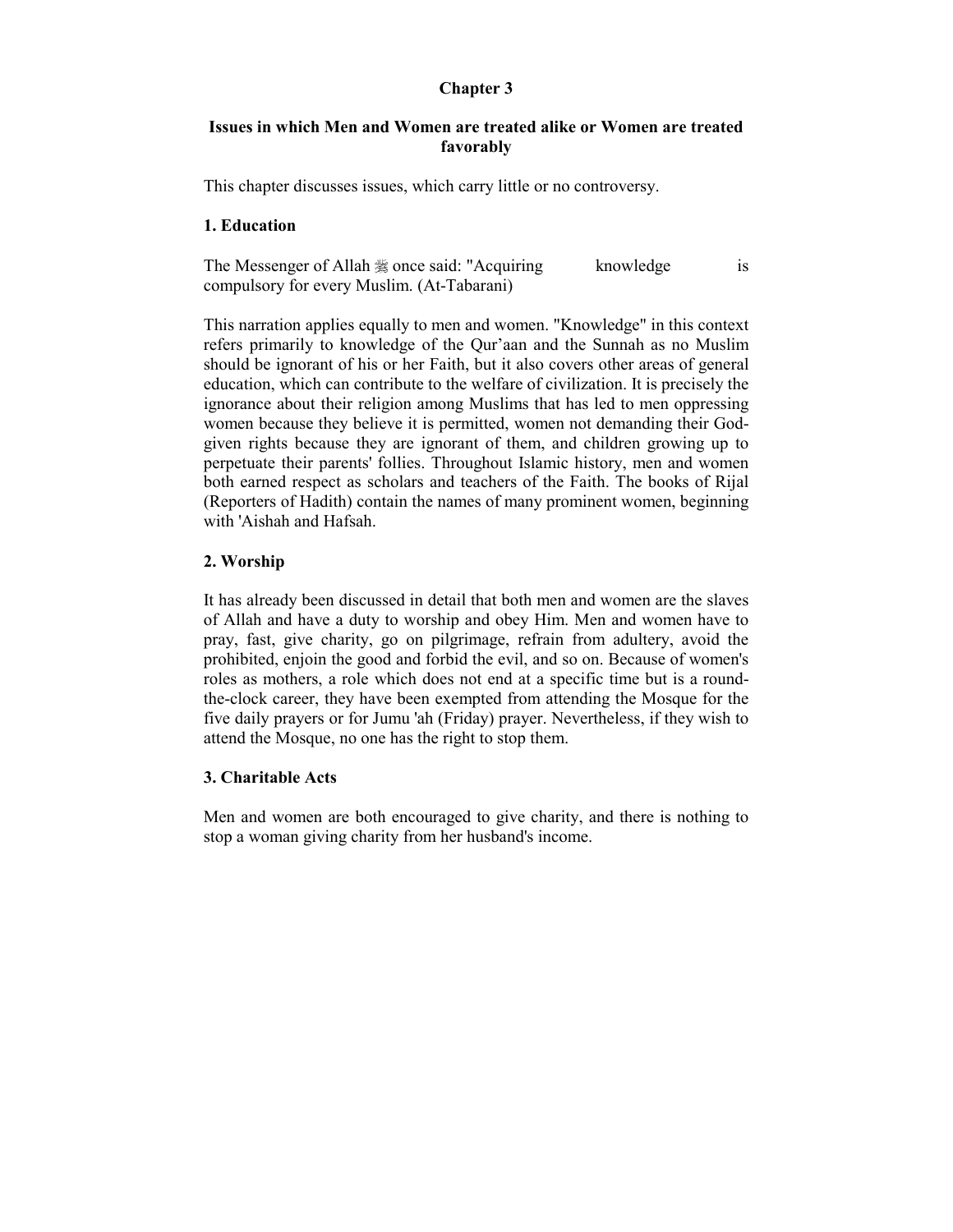'Aishah reported that the Messenger of Allah  $\frac{1}{26}$  said:

"A woman will receive reward (from Allah) even when she gives charity from her husband's earnings. The husband and the treasurer (who keeps the money on the husband's behalf) will also be rewarded, without the reward of any of them decreasing."

Asmā' once said to the Prophet  $\frac{46}{36}$ 

"O Messenger of Allah, I have nothing except what Zubair (her husband) brings home." The Prophet told her: "O Asmā, give in charity. Don't lock it lest your subsistence is locked."

# **4. The Right to own Wealth and Property**

A woman has the right to keep her property or wealth, whether earned or inherited, and spend it as she may please.

This right was granted to Western women only very recently, and the women of India had to wait until 1956 for a right which Muslim women have always taken for granted. Concerning the right to one's earnings, the Qur'aan says:

**"And wish not for the things in which Allah has made some of you excel the others. For men there is reward for what they have earned, (and likewise) for women there is reward for what they have earned, and ask Allah of His Bounty. Surely, Allah is Ever All-Knower of everything."** (V. 4:32)

# **5. Freedom to express One's Opinion**

Few societies exist in which the ordinary citizen can confront the ruler face to face and challenge his policies. Even fewer societies allow women to be so bold, yet the Islamic ideal has always been open and accessible. This freedom of expression is aptly demonstrated by a famous incident involving 'Umar the second Rightly- Guided Caliph.

'Umar was once standing on the pulpit, severely reprimanding the people and ordering them not to set excessive amounts of dower at the time of marriage. A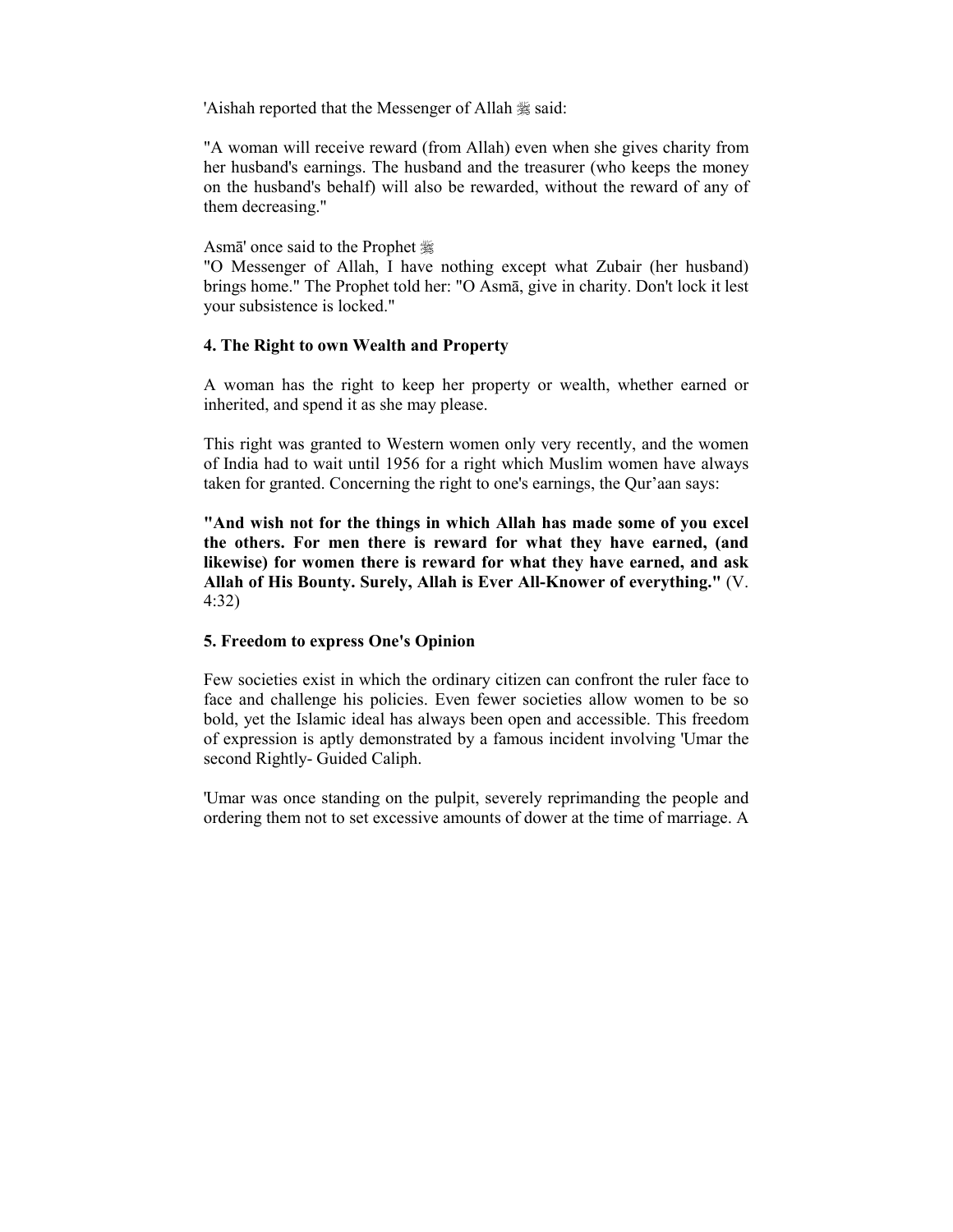woman got up and shouted, "Umar! You have no right to intervene in a matter which Allah the All-Mighty has already decreed in the Qur'aan:

**"But if you intend to replace a wife by another and you have given one of them a Qintar (of gold, i.e., a great amount as Mahr bridal money), take not the least bit of it back; would you take it wrongfully without a right and (with) a manifest sin?"** (V.4:20)

After being reminded of this Verse, 'Umar withdrew his order, saying, "I am in the wrong and she is correct."

### **6. Participation in Jihād**

The battlefield is a place, which frightens many men let alone women. Due to the aggressive and violent nature of war, only men have a duty to participate in Jihad (holy fighting in Allah's Cause) while women are exempted. A woman once asked the Prophet to allow women to go on Jihād with men because of its excellence and the unlimited reward promised to Mujāhidin (Muslim fighters) in the Hereafter.

The Prophet replied:

"**For them is a Jihād without fighting,"** which referred to the Hajj and ' Umrah.

Nevertheless the Prophet did permit women to nurse the injured and supply provisions to the Mujāhidin at some battles. A woman from the tribe of Ghifār came with a large group of women to the Prophet when he was preparing to leave for the conquest of Khaibar. She said:

**"O Allah's Messenger, we wish to accompany you on this journey so that we may nurse the injured and help the Muslims."** The Prophet responded, **"Come may Allah shower His blessings upon you."** 

Umm 'Atiyyah an Ansāri woman, once said:

**"I have participated in seven battles with the Prophet. I used to guard the camels of the Mujahidin in their absence, cook the food, treat the injured and care for the sick."**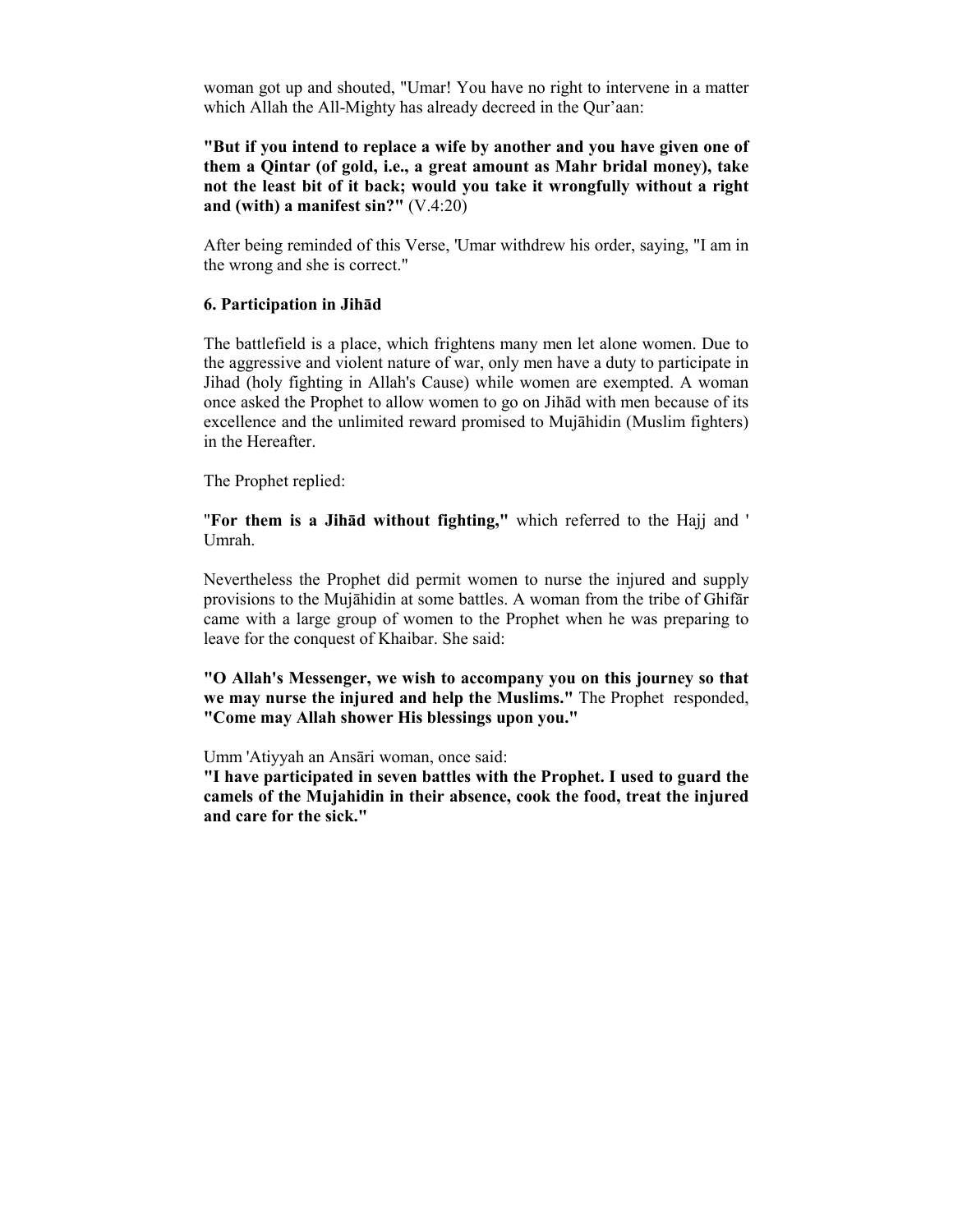Mu'ādh bin Jabal reports that his cousin Asmā' bint Yazid killed nine Roman soldiers with a tent-pole during the battle of Yarmuk.

### **7. Freedom to choose Her Husband**

The guardian of the girl, whether her father, brother or uncle, plays an important role in her marriage, such as finding a suitable match for her. But under no circumstance does this allow him to force his choice on her against her wishes. She is free to accept or reject his choice, or make her own choice. A woman named Khansā bint Khidām once came to the Prophet and complained:

"My father has forced me to marry my cousin in order to raise his own status (in the eyes of the people)." The Prophet told her that she was free to dissolve this marriage and choose whomever she wished to marry. She replied, **"I accept my father's choice, but my aim was to let the women know that fathers have no right to interfere in the marriage."** (Ahmad, An-Nasa 'i and Ibn Mājah)

# **8. A Woman's Guarantee in War is acceptable**

If a woman gives surety to a war-captive or gives him shelter, her guarantee will be accepted. Umm Hāni a cousin of the Prophet, said to him after the conquest of Makkah: **"I have given shelter to two of my in-laws."** The Prophet said: "O Umm Hāni, we have given shelter to whom you have given shelter."

According to another narrative, Umm Hāni gave shelter to a man but her cousin 'Ali tried to kill the man. She complained to the Prophet who endorsed her act of giving shelter to the man.

# **9. The Right to custody of Children**

Divorce is especially painful and difficult when the couple have had children, and awarding custody to either party involves difficulties. According to Western law, both father and mother have to prove to the Court that they are more capable of looking after the children, and this often involves maligning the other party in order to strengthen their own claims to custody. Islamic law has its own clear decision on this issue. Custody of young boys and girls goes to the mother. The son stays with his mother until he is about seven or nine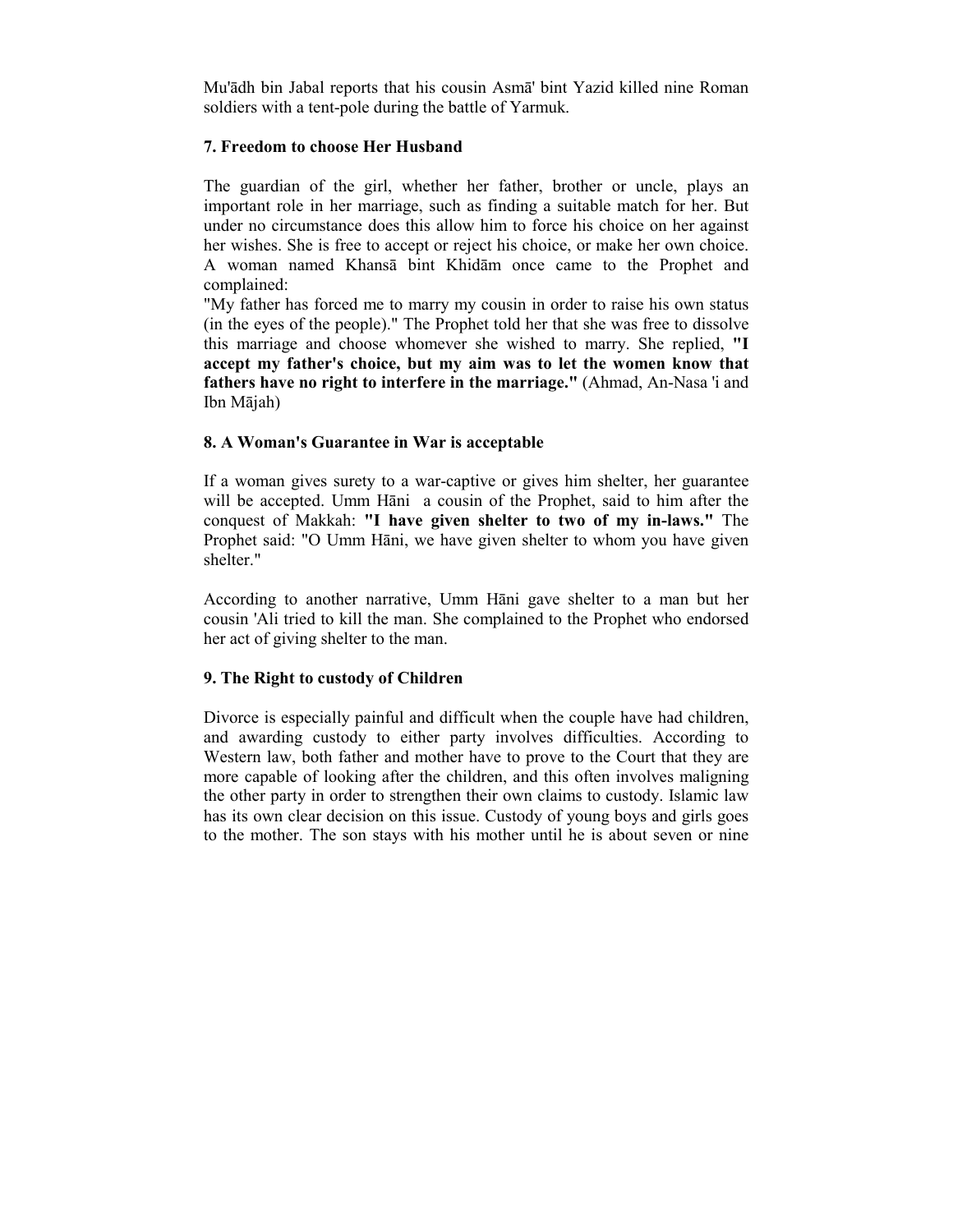years of age, after which he is looked after by the father. The daughter remains with her mother until she gets married. The exception is when the mother herself re-marries, in which case custody may be awarded to someone else such as the girl's grandmother or aunt. This is based on the Prophet's words to the divorcee:

"Your right to custody of the child is greater as long as you do not remarry."

# **10. Participation in extending cooperation for the promotion of good and elimination of evil.**

The Qur'aan deals with this subject in clear terms:

**"The believers, men and women, are Auliyā '** (helpers, supporters, friends, protectors) **of one another; they enjoin** (on the people) **Al-Ma'ruf** (i.e. Islamic Monotheism and all that Islam orders one to do), **and forbid** (people) **from Al-Munkar** (i.e.. polytheism and disbelief of all kinds, and all that Islam has forbidden); **they perform As-Salāt** (Iqįmat-as-Salįt), **and give the Zakāt, and obey Allah and His Messenger. Allah will have His Mercy on them. Surely, Allah is All-Mighty, All-Wise."** (V. 9:71)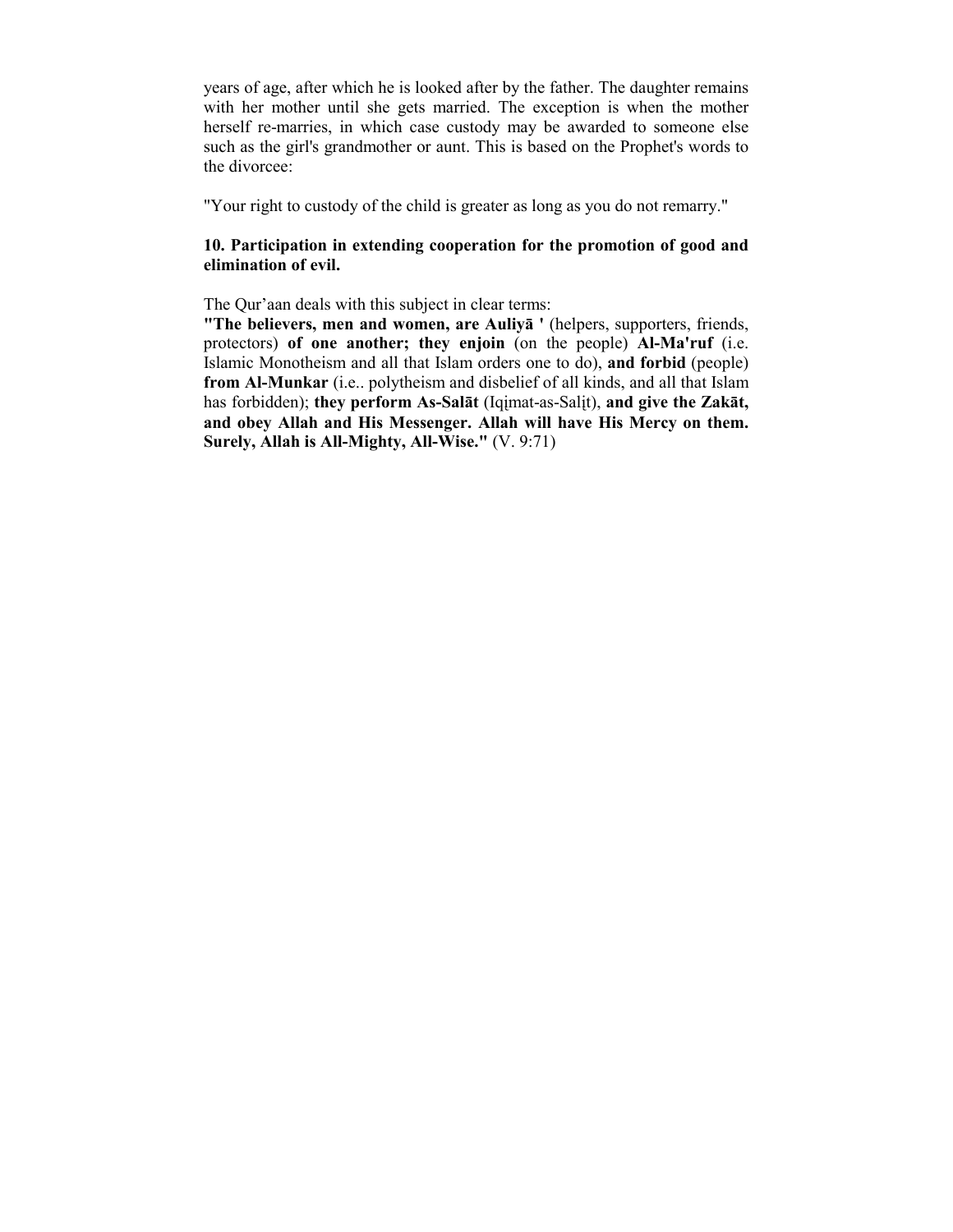## **Chapter 4 : Issues in which Men and Women are treated as dissimilar**

This chapter deals and as well as tempers with the issues, which raise most of the questions and criticisms.

### **1.Hijab**

Muslim men and women have to fulfill very different requirements concerning Satr (parts of the body which have to be covered). The following Verse deals with the observation of Satr for women inside the home where only close male and female family members can mix together freely:

**"And tell the believing women to lower their gaze and protect their private parts and not to show off their adornment except only that which is apparent, and to draw their veils all over Juyubihinna** (i.e., their bodies, faces, necks and bosoms) **and not to reveal their adornment except to their husbands, or their fathers, or their husband's fathers, or their sons, or their husband's Sons, or their brothers or their brother's sons, or their sister's sons, or their (Muslim) women (i.e., their sisters in Islam), or the (female) slaves whom their right hands possess, or old male servants who lack vigor, or small children who have no sense of feminine sex. And let them not stamp their feet so as to reveal what they hide ~of their adornment. And all of you beg Allah to forgive you all, O believers, that you may be successful."** (V. 24:3 1)

Women can thus expose their objects of beautification such as make-up and jewellery to other chaste women and the men listed in the above Verse only.

In front of other people, the Prophet's wives and all Muslim women have been ordered to fulfill the requirements of Hijab by wearing a Jilbāb, which is a long outer garment that covers the entire body:

**"O Prophet! Tell your wives and your daughters and the women of the believers to draw their cloaks (veils) all over their bodies** (i.e., screen themselves completely except the eyes or one eye to see the way**). That will be better that they should be known** (as free respectable women) **so as not to be annoyed. And Allah is Ever Oft-Forgiving, Most Merciful."** (V. 33:59)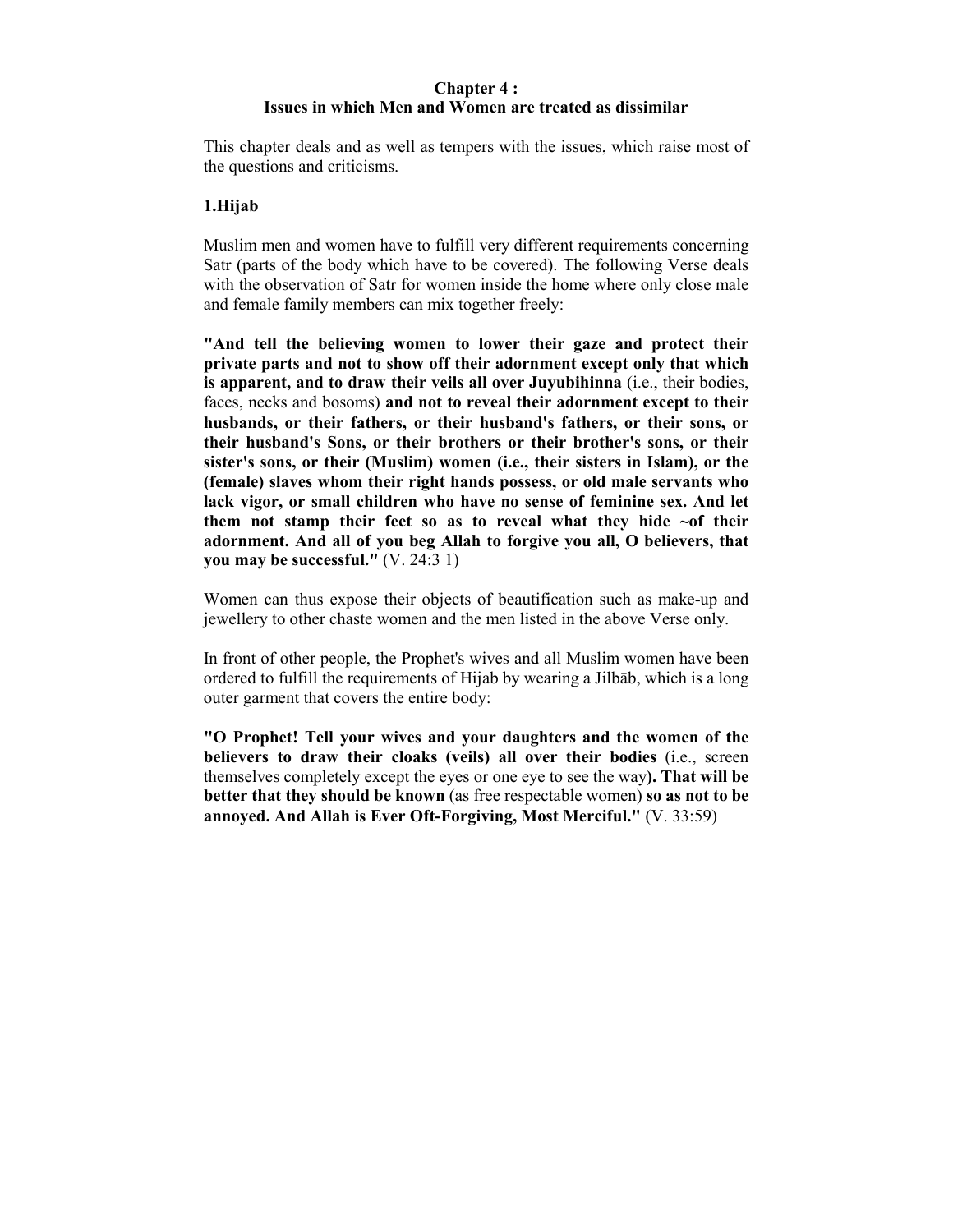Islam does not permit the free mixing of men and women outside the close family group, and Western-style mixing even with wearing the Hijab is not permissible as is seen in places of education and work. The Qur'aan tells the believing men in the time of the Prophet:

## **"And when you ask (his wives) for anything you want, ask them from behind a screen, that is purer for your hearts and for their hearts."** (V. 33:53)

The wives of the Prophet were models for all women and were regarded as the Mothers of all believers. If they could only be addressed from behind a curtain in order to avoid any temptation or impropriety, how much more then is such a curtain necessary for ordinary women who can be a much greater source of temptation? It is also clear from the time of the Prophet that the Companions did not treat this Verse as referring only to the Prophet' s wives but applied it to their women as well, with the complete approval of the Prophet. The reason given in the above Verse for such a curtain is "that is purer for your hearts and for their hearts" and in another Verse we read:

# **"Tell the believing men to lower their gaze** (from looking at forbidden things), **and protect their private parts** (from illegal sexual acts**). That is purer for them. Verily, Allah is All-Aware of what they do."** (V. 24:30)

Islam wishes to establish a pure society in which there is no room even for adultery of the eye. Free-mixing between the sexes is forbidden, men and women are advised to marry at a young age so that they can fulfill their desires lawfully, and all are told to "lower their gazes" in public so that the eye may not be used as an instrument of Satan. By observing Hijab, the woman's dignity and decency is safeguarded. Her attire makes clear that she is not an object for sale, advertising her beauty and availability for men's lusting eyes and wolf whistles. We need little reminder of the immoral society around us today in which the sexes mingle wearing indecent clothes, and adultery is only frowned upon if committed after being married. Before marriage individuals are encouraged to try different partners, and the unfaithfulness, the misery, the jealousy and the insecurities, which then take place, are a necessary result of such a life style. The Muslims may well feel safe and secure within the Islamic moral and dress code, but they are often imitating too much of the non-Muslims' behavior for complacency.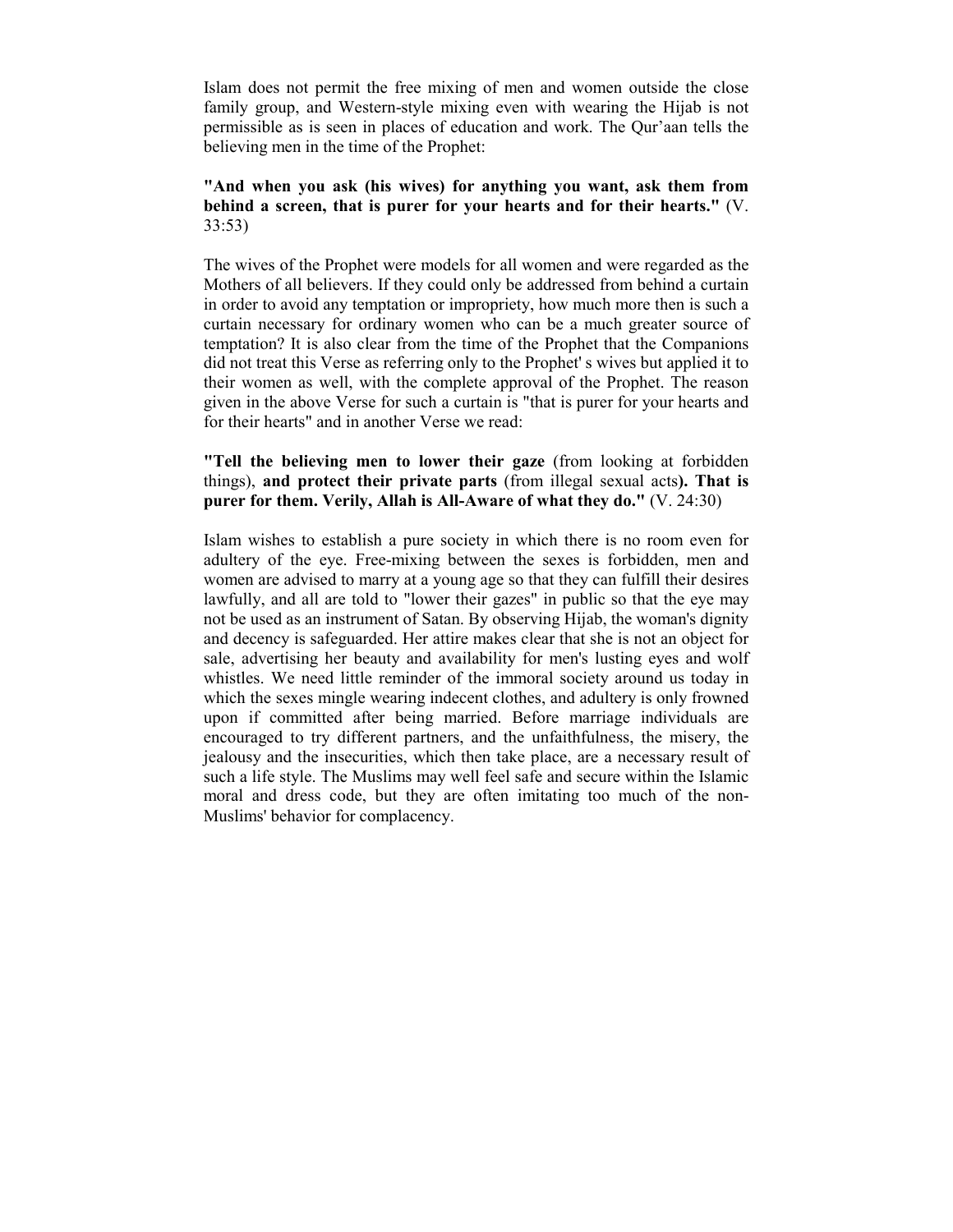# **2. Polygyny**

A man is allowed a maximum of four wives provided he treats them with equality and justice. If he cannot support more than one wife or fears that he will not be just between them, he should remain monogynous. The primary purpose behind polygyny is to provide for war widows and orphans. The number of men in any society inevitably decreases after a major war, and polygyny provides the only decent solution for the widows and orphans left alone. In such situations women may resort to a monastic life, which is unnatural, or to an immoral and sinful life. Islam also strictly forbids sexual relations outside marriage, and polygyny is again the only decent and honest solution in cases where a man wants more than one partner.

The widespread practice today of men having wives as well as mistresses is demeaning for all the women involved, it is dishonesty and causes untold misery. By marrying more than once, not only are all the woman and the children involved legitimate, but the man also has to face up to full responsibility for all the relationships he enters into.

# **3. Evidence of Women**

The Qur'aan clearly states that the evidence of two women is equivalent to that of one man, giving the reason that if one forgets, the other may remind her:

**"And get two witnesses out of your own men. And if there are not two men** (available**), then a man and two women, such as you agree for witnesses, so that if one of them** (two women) **errs, the other can remind her."** (V.2:282)

Giving evidence in court can be a daunting experience, especially as the judicial system will consist mainly of men, so the women can give each other moral support as well as reminders. It is a serious and burdensome responsibility, which has been lightened for women.

There are four situations in which evidence is required:

a. Crimes related to penal ordinances and retaliation. If men and women are both available, the men will be called to give witness and the women will not be summoned.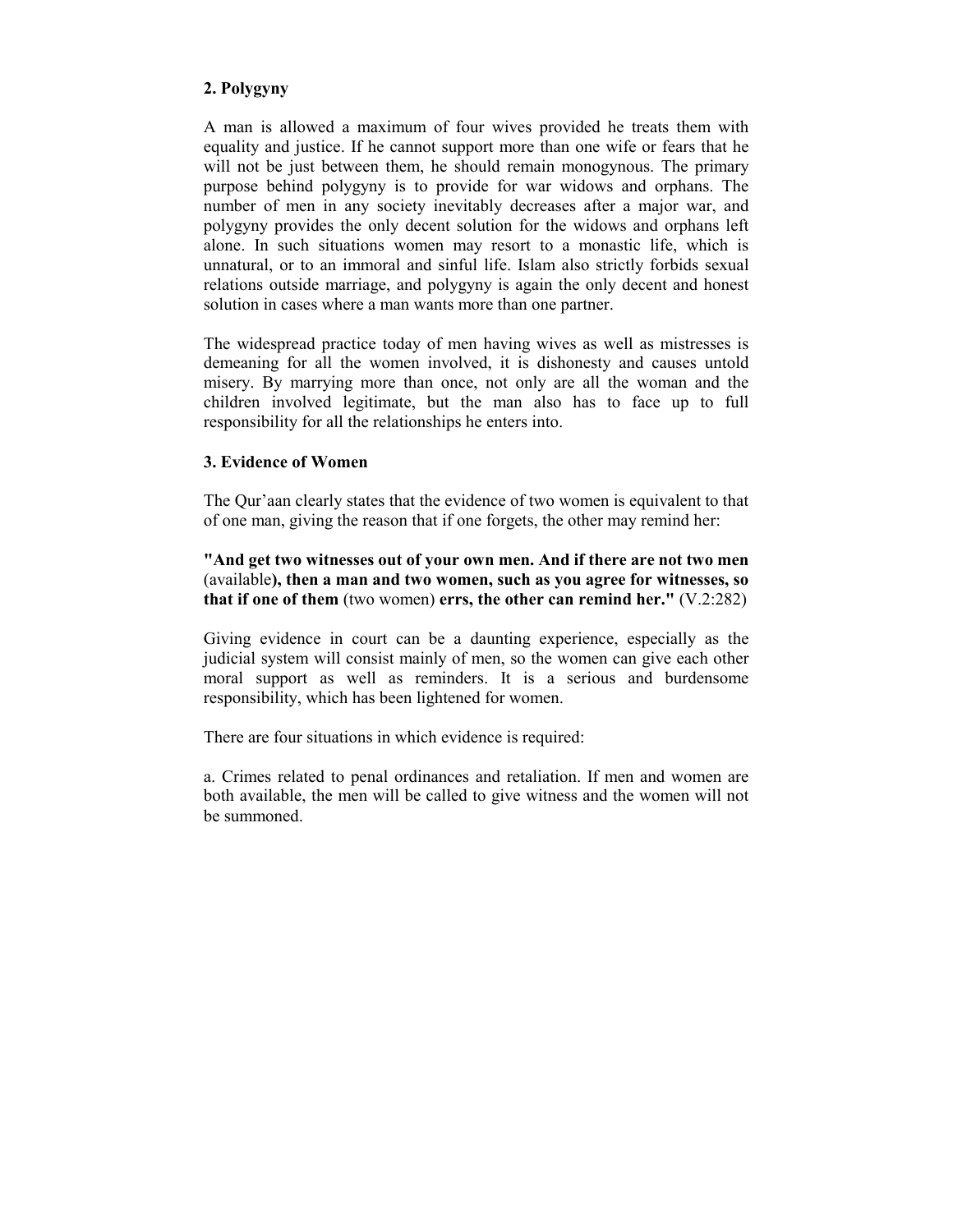b. In economic affairs related to wealth and property, which are usually the domains of men, the evidence of two men is accepted. If two men are not available, then one man and two women will be accepted.

c. In affairs concerning women only such as pregnancy, birth, sexual defects, the evidence of one woman alone is accepted.

d. In criminal cases where only women are the witnesses, the four Imams (religious leaders) are unanimous in not accepting the evidence of women. They reason that in cases such as murder and rape, the women will be emotional and may get confused. Such evidence becomes suspicious, and a principle of Shar'iah (Islamic law) is that any suspicion about the evidence makes the evidence null and void. In this context the Zahiri school of thought is more credible.

It states that if women alone are the witness in a criminal case, their evidence will be accepted according to the principle of two women's evidence being equivalent to that of one man. So in cases of adultery, the evidence of four men or eight women will be accepted. They argue that to reject women's evidence entirely in such cases will allow much crime to go unpunished.

It is an established scientific fact that women cannot explain the intimate details of events with the accuracy which men are capable of. This fact has been confirmed by much research, such as Dr. Harding's. in his book 'The Way of All Women.' According to one Hadith, the Prophet described women as being incomplete in reason and religious practice because they are exempted from the five daily prayers and fasting during their monthly menstruation. Their incompleteness in reason is taken into account in the field of legal evidence. Giving evidence in court is a serious responsibility from which a woman is relieved, just as she is relieved from attending the Mosque for the five daily prayers and the Friday prayer.

#### **4. Inheritance**

A daughter receives half the share of inheritance compared with the son in accordance with the following Qur'anic injunction:

**"Allah commands you as regards your children's (inheritance): to the male, a portion equal to that of two females;"** (V. 4:11)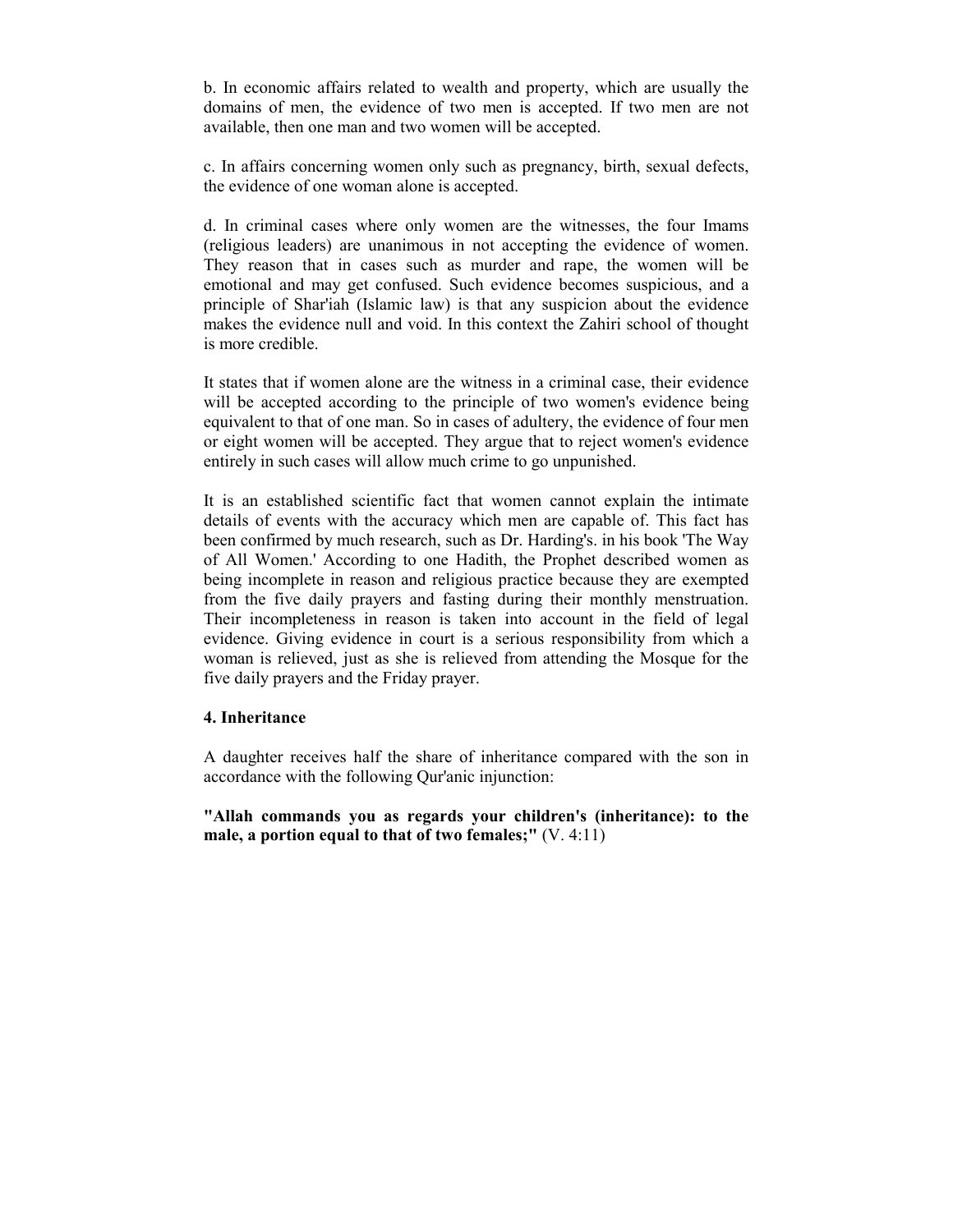If the daughter has no brothers and only women are the heirs, then this principle does not apply. The ruling of giving a woman half the share of a man seems unjust at first glance, but in fact it is more generous to women. It is based on the Shari 'ah principle of "Benefits in accordance with the scale of responsibility."

To illustrate, a brother will inherit twice the sum his sister inherits. What she inherits is hers to keep and she need not spend it on anyone, even her husband though he may be poor. The brother is, however, responsible for maintaining his family, which includes his unmarried sister, surviving parent, wife and children. At the time of his marriage, he will have to pay bridal money to his wife as well as provide for her throughout their married life. The sister will in contrast receive bridal money and will be maintained by her husband. Any income she has and her share of inheritance is hers exclusively, with which her family cannot interfere.

It seems that this same wisdom is behind the 'Aqiqah ceremony when the two sheep are sacrificed at the birth of a male child, and one sheep at the birth of a female child. This principle of benefits according to responsibility has wide applications in Islam.

For example, after a battle the Prophet would distribute the captured booty on the same principle by giving two shares to the cavalry and one share to the infantry. (Musnad Ibn Abu Shaibah)

### **5. Blood Money**

According to the principle of 'Benefits according to responsibility', the blood money of a woman is half that of a man. It is important to remember that blood money is not the price for the soul of a murdered person, as there can be no such price. It is instead a small compensation for the financial sufferings of the deceased's family. Men are usually the breadwinners and maintainers of their families, so the financial sufferings are greater if the man is killed, but if the murder victim was a woman who was the sole breadwinner for her family, then the Qadi (judge) has the authority to increase her blood money.

A precedent for such an increase is found in the Qur'aan where it allows the Qadi to double the blood money of a person murdered within the precincts of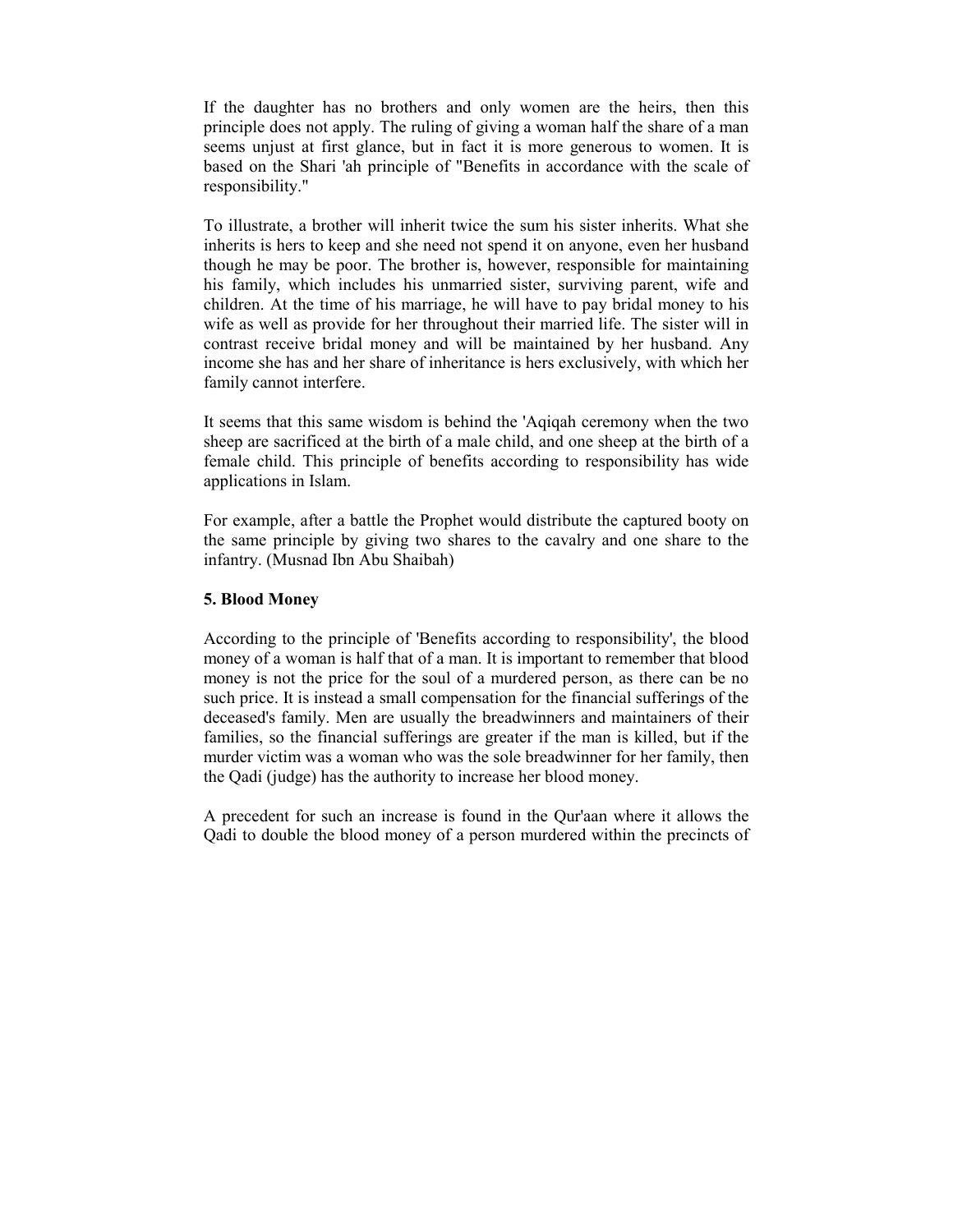the Sacred Cities, Makkah and Al-Madinah. The wisdom behind is that just as virtuous actions are rewarded more if practiced within Al-Haram (the sanctuary), so the punishment for crimes or sins within Al-Haram is also increased.

### **6. Divorce**

The man has the primary right to divorce. Allah says:

**"And if you divorce them before you have touched** (had a sexual relation with) **them, and you have appointed unto them the Mahr** (bridal money given by the husband to his wife at the time of marriage**), then pay half of that** (Mahr), **unless they** (the women) **agree to forego it, or he** (the husband) **in whose hands is the marriage tie, agrees to forego and give her full appointed Mahr. And to forego and give (her the full Mahr) is nearer to At-Taqwa (piety, righteousness). And do not forget liberality between yourselves. Truly, Allah is All-Seer of what you do."** (V. 2:237)

This may seem unjust at first glance, but Allah the All-Mighty has given injunctions based on men and women's different temperaments. The woman is controlled more by her emotions than by reason, and this is obviously an asset in the home. Her tender nature and ability to sacrifice her own comfort for the sake of her child makes her a better parent than the man. In a situation of marital conflict, her emotional nature will be more inclined to exaggerate the seriousness of the conflict and to thus instigate divorce. The man will be more inclined to think calmly about the situation before pronouncing judgment. Neither of these characteristics is inferior or superior to the other; both are complementary and best suited to the roles the sexes have to play. In order to mitigate rash conduct by the husband, the Qur'aan and the Sunnah have made provisions for cases when the man does pronounce divorce but then regrets it. The divorce never becomes binding immediately but gives him a period of three lunar months (the woman's 'Iddah or waiting period) in which he can either endorse the divorce or revoke it and seek reconciliation.

It should be remembered that a woman is not helpless in the matter of divorce as is widely believed. Although she cannot pronounce divorce like a man, for the reasons of her temperament already given, she can obtain one through a Qadi or arbitrator. This process is called Khul ', and the woman asks for divorce in lieu of returning her bridal money or any other gift to the husband.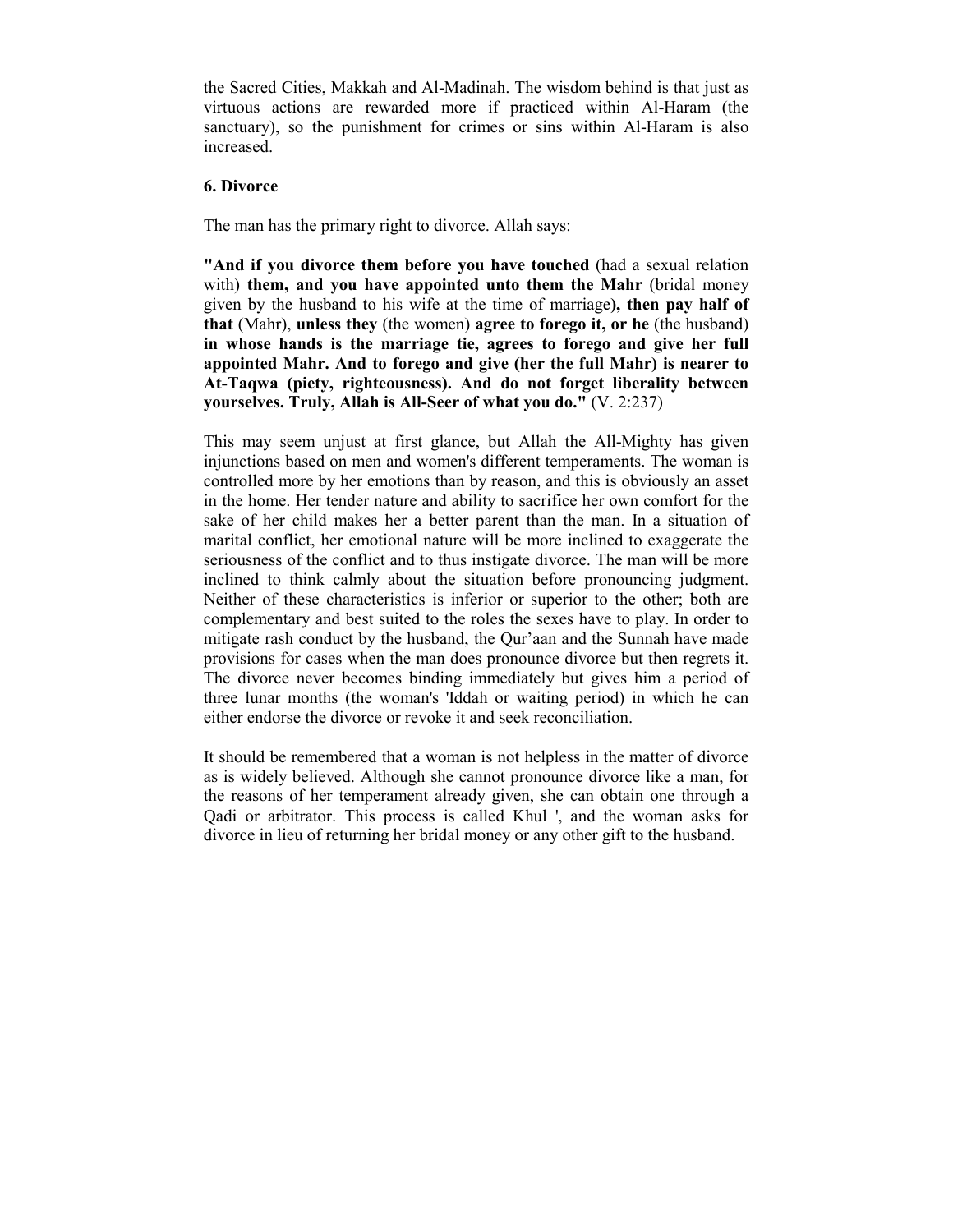In the Western world today, the high rates of divorce are widely attributed, among other things, to the financial independence of women and the ease with which they can obtain divorce for flimsy reasons. The Islamic ethos encourages men and women to save their marriage for the sake of their children and to uphold the family institution.

# **7. Right to trade or seek other employment**

A women is allowed to trade and work in institutions for women only, and at all times she must observe the relevant rules on Hijab and Satr. A woman's primary place is in the home but she may work if she has no one to support her or because her husband's income is not sufficient for the family's needs. As has already been mentioned under the discussion of Hijab, Islam does not permit the free mixing of men and women outside the close family circle. Women are allowed to go to Mosques for worship, educational institutions, and the battlefield. In the Mosques and educational establishments, the Muslims should provide separate places where women may pray and study in privacy. On the battlefield, women may nurse the injured if there is a shortage of male nurses. Whenever men and women work or study in the same place, there is an increase in temptation from Satan. Sexual harassment in Western places of employment is a common problem for which the women often have no remedy. Islam tackles the root of the problem by separating the sexes and so avoiding situations of temptation, which can lead to sin.

# **8. Women in positions of authority, such as Leaders, Ministers, Ambassadors and Members of the Legislature**

The ruler of the Islamic state does not only administer the affairs of government but has to fulfill a much wider and strenuous role. He has to be able to face the public day and night, meet ministers and foreign dignitaries, lead the country in political crises and war, and be able to lead the people in congregational prayers. A woman cannot fulfill all these roles while having children and establishing her home.

In fact, she cannot fulfill most of these roles anyway, such as leading a battle or prayer. Allah the All-Mighty has enjoined upon men, the duty of maintaining the family. If a woman is not the maintainer of her own home, how can she be expected to maintain the government of a country.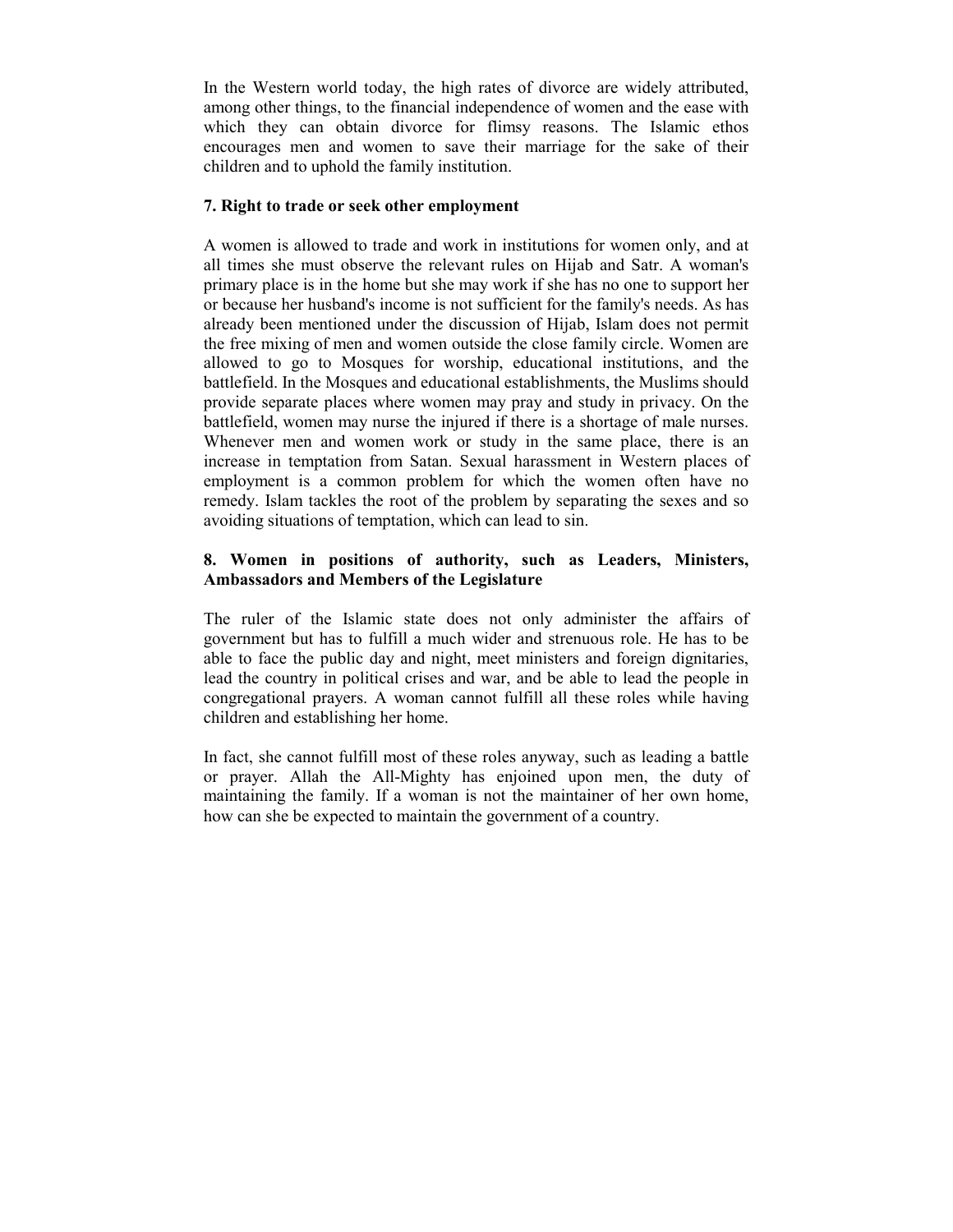The Prophet's statement on this issue was very clear:

### **"The people who hand their rule over to a woman, will not be successful (or prosperous)."** (Al-Bukhari)

During the early years of Islam, women were never appointed as Khalifah (caliph), governor or Qādi (judge). The Prophet was survived by many of his wives and daughters, but they were never the rulers of any part of the vast Islamic state. The Muslims today who attempt to justify electing women as leaders of Muslim countries are in open flagrancy of Islamic teachings. Some Muslim countries, allow women to be ambassadors, and members of the parliament or the consultative assemblies, but this too is inadvisable for various reasons, for example:

(i) The woman' s natural and primary career is her home, family and children. This is in itself an extremely demanding role; and in order for her to do justice to her role in parliament, she would have to deny her own maternal instincts and sacrifice the needs of her family. This is an unacceptable injustice to her.

(ii) Full participation in parliamentary proceedings involves long hours in an atmosphere of free mixing and social interaction. This is completely forbidden in Islam.

(iii) A woman is obliged to observe Islamic injunctions on Satr and Hyįb. Spending entire days and nights in parliament wearing Hijāb is difficult and uncomfortable, and the practical example of women parliamentarians in Muslim countries today is that they cannot obey the rules. The nature of the job is that it suits men only, and women who try to take on a man's work will inevitably find themselves out of their depth.

(iv) A woman cannot travel on a journey which lasts more than a day and night unless she is accompanied by a Mahram (a close male relative). Islam recognizes that society can be very dangerous, and so does its utmost to protect women. Members of parliament do not only attend daily sessions but are required to travel inland and abroad in order to better discharge their duties. It will be impractical for the Muslim woman to look constantly for a Mahram.

All this does not mean to say that women have no say in the government of their country. If a woman has the capability and knowledge, which could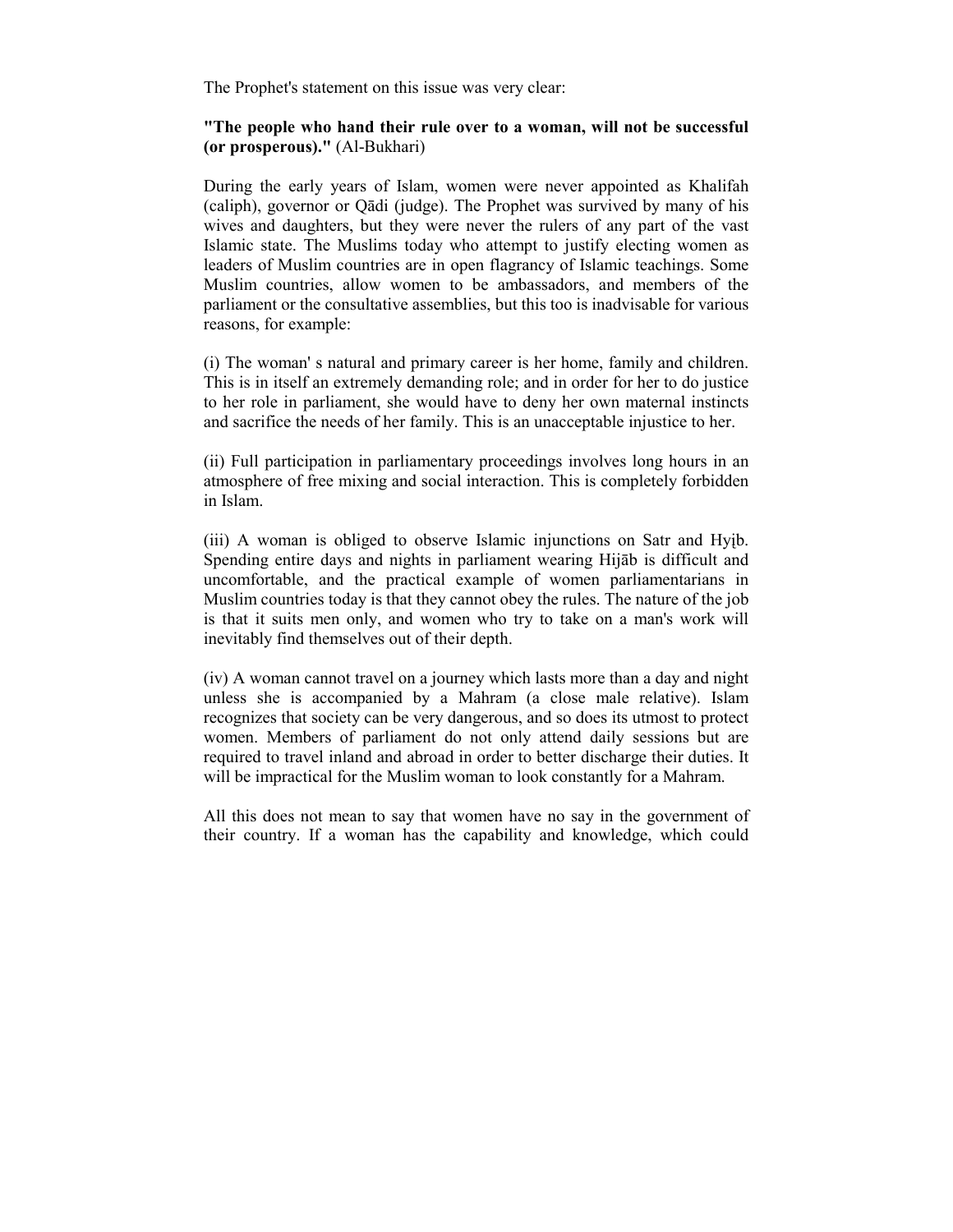benefit the state, she can advise the government without having to participate in its daily workings.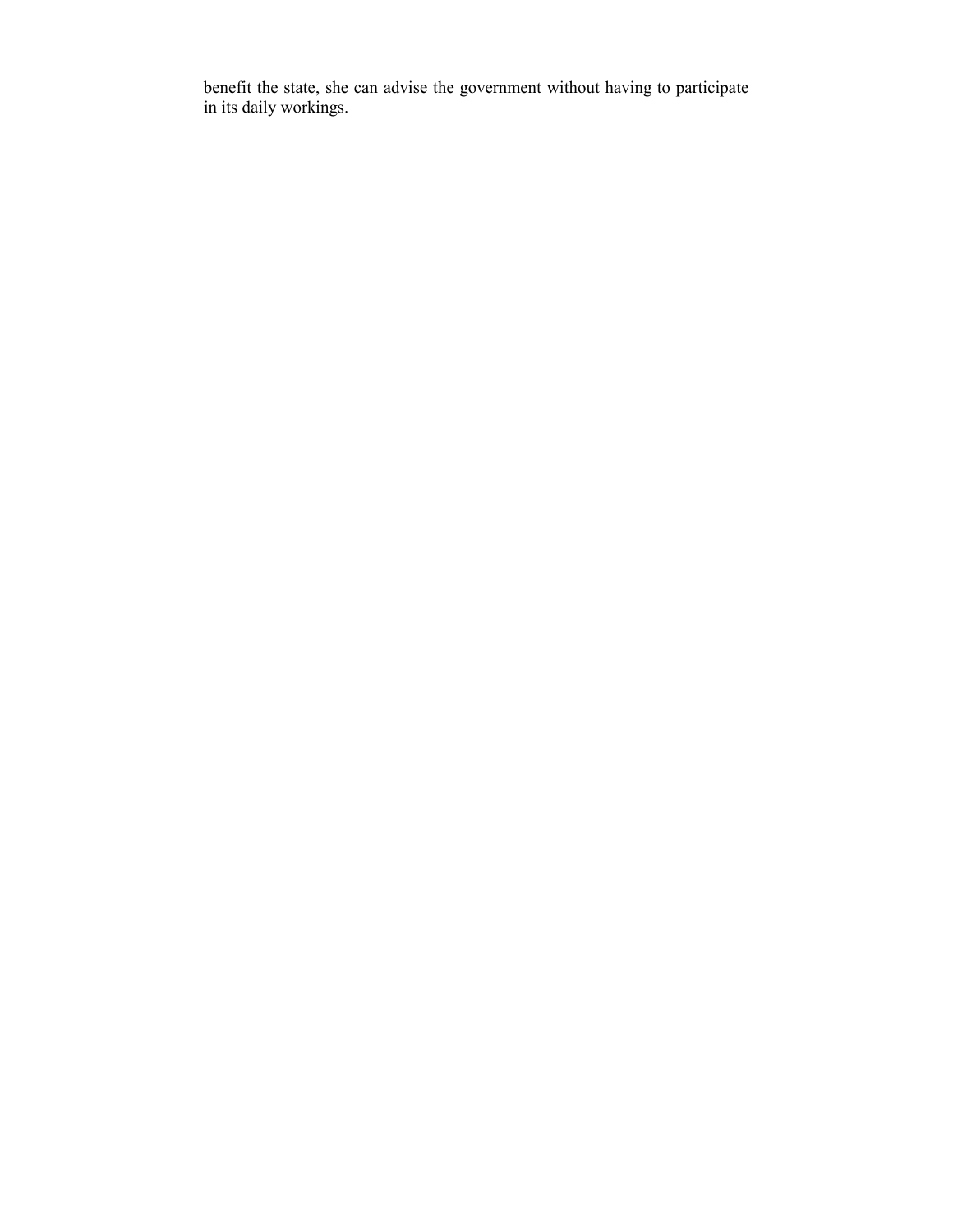### **Chapter 5**

#### **Men and Women as mutually Complements**

The Noble prizewinner Dr. Alexis Carrel has described the biological differences between men and women in her book "Man, the Unknown." She concludes with the following analysis:

#### **Woman differs profoundly from Man**

The difference existing between man and woman do not come from the particular form of the sexual organs, the presence of the uterus, from gestation, or from the mode of education. They are of a more fundamental impregnation of the entire organism with specific chemical substances secreted by the ovary. Ignorance of these fundamental facts has led promoters of feminism to believe that both sexes should have the same education, the same powers and the same responsibilities. In reality woman differs profoundly from man. Every one of the cells of her body bears the mark of her sex. The same is true of her organs and, above all, of her nervous system. Physiological laws are as inexorable as those of the sidereal world. They cannot be replaced by human wishes. We are obliged to accept them just as they are. Women should develop their aptitudes in accordance with their own nature, without trying to imitate the males. Their part in the progress of civilization is higher than that of men. They should not abandon their specific functions.

[Dr Alexis, Carrel; Man, the Unknown; New York, 1449 , p.91]

The major biological differences between men and women mean that the two sexes do not duplicate each other, each fighting to fulfill the same roles and behaving in the same manner. Instead they complement each other, exercising their own particular strengths and mitigating their partner's weaknesses. Feminists in various Muslim countries have demanded that women be full represented according to their population percentage in all fields such as the political and the judicial. Other groups too have demanded not only equality but often superiority based on race, language or regional prejudice. Such calls for 'positive discrimination' have been breeding grounds for hatred and disunity within the Muslim Ummah (nation) and can serve no real purpose. The Qur'aan speaks of men and women coming from each other, being garments for each other and being bounded together by love and mercy.